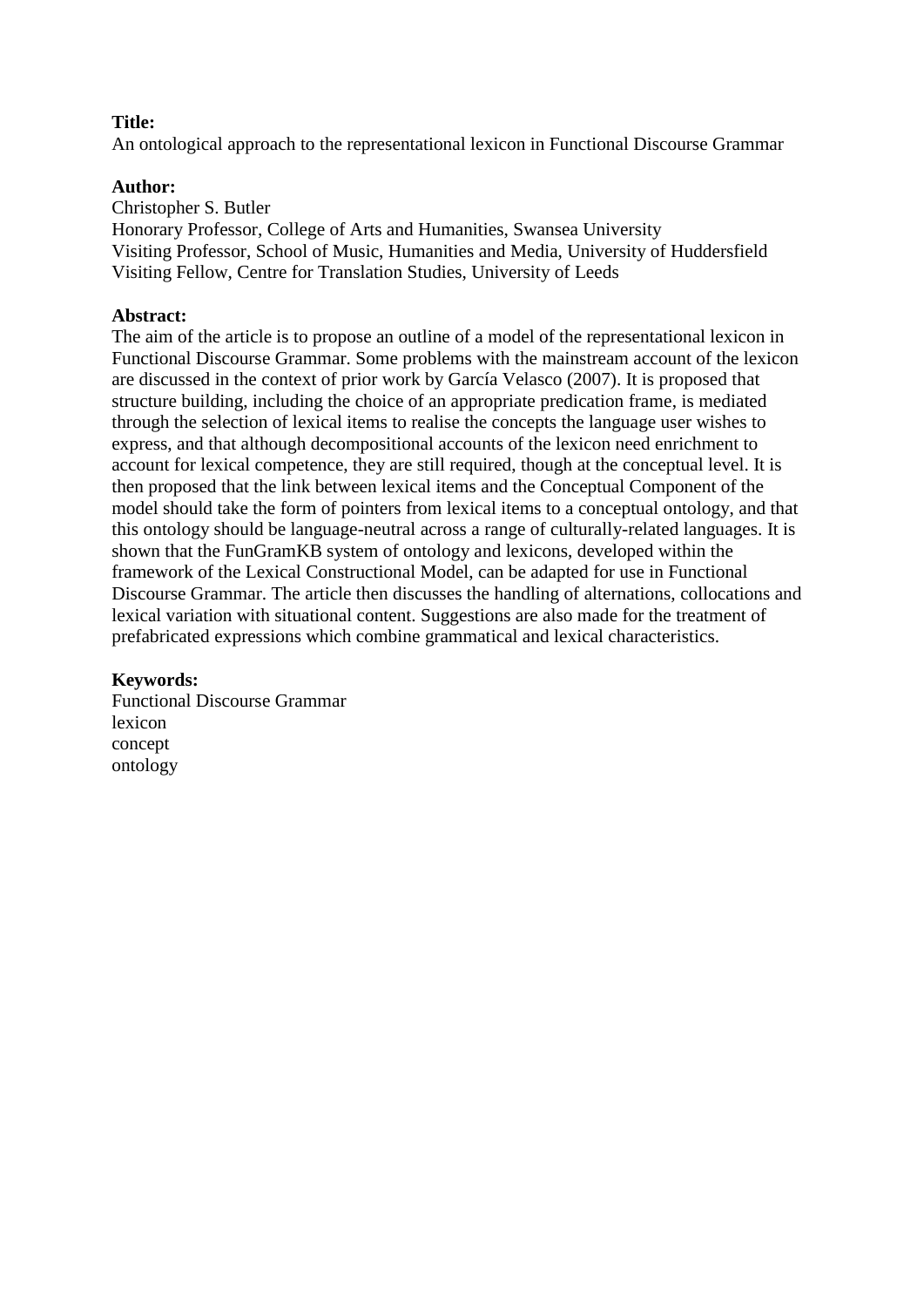# **Highlights:**

- The work of García Velasco (2007) is discussed and extended.
- The construction of structure, including that of the predication frame, is mediated through the selection of lexical material.
- Decomposition is still needed, but at the conceptual level.
- The FunGramKB ontological system can be adapted for use in FDG.
- Alternations, collocations, situational variation, prefabricated expressions can be handled.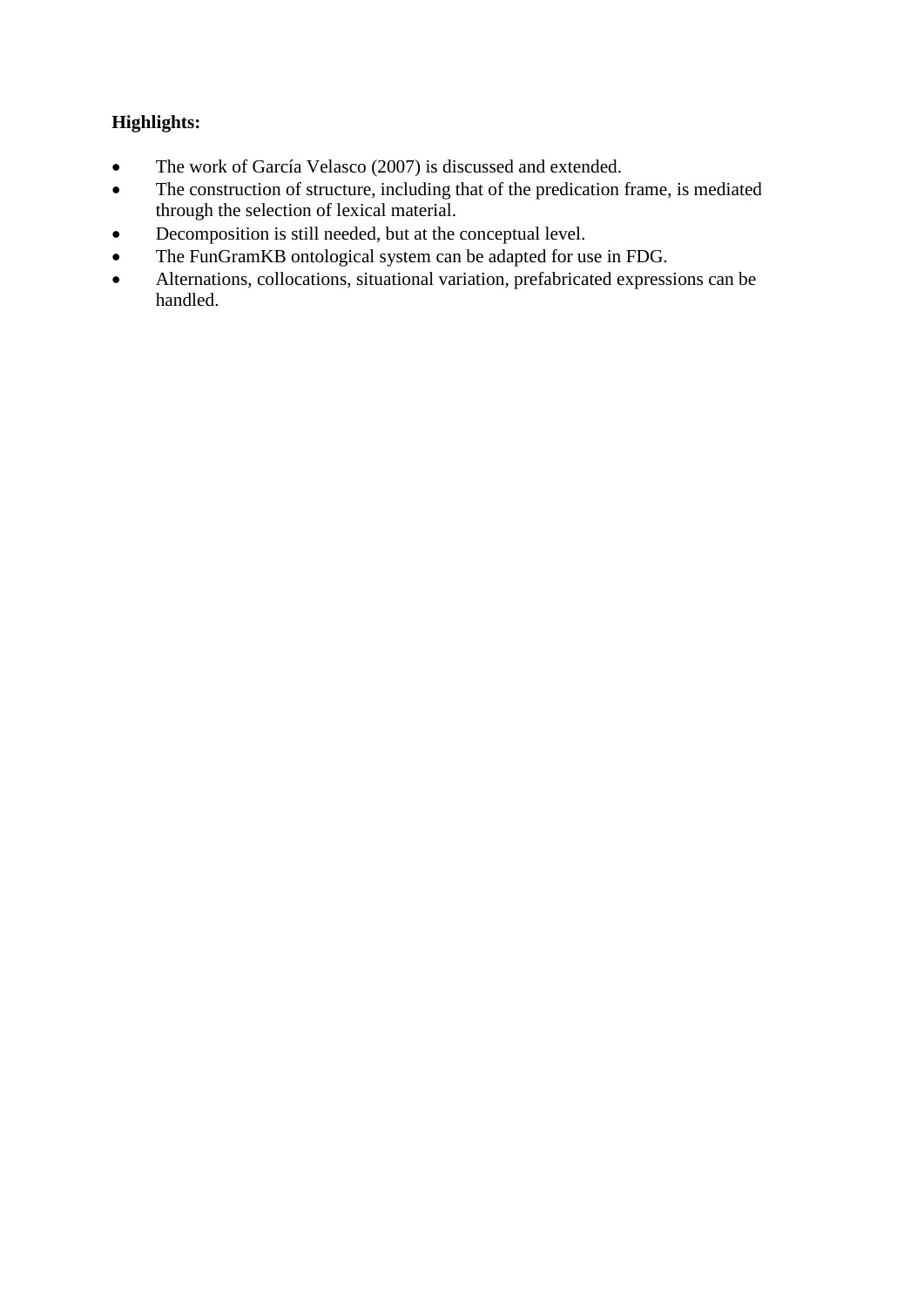## **1. Introduction**

1

Without items carrying lexical meanings, there would be no language as we know it. Meanings are also conveyed by morphosyntax and prosodic phonology, but without lexical items or something equivalent to them linguistic communication would not exist. Functional linguistic theories are predicated on the claim that language is first and foremost a means for communication between human beings, and that this fact has a deep and all-pervasive influence on the forms that languages take. Logically, then, one would expect that a functional theory would have a great deal to say about lexical matters. Nevertheless, there are theories which are labelled as functional by their proponents but which as yet have paid scant attention to this area of linguistics. Functional Discourse Grammar (henceforth FDG, Hengeveld and Mackenzie, 2008) is one of these, as has been documented in Butler (2009a), which compares the treatment of lexical phenomena in FDG and in Systemic Functional Linguistics, which has a rich account of lexis. In particular, that article discusses the relationship between lexicon and syntax, paradigmatic lexical relations, syntagmatic lexical relations (collocation), lexis and sociocultural context, and the acquisition of lexis.

There are some important exceptions to the general neglect of lexical matters in FDG. García Velasco (2007), which acts as the point of departure for the present paper, argues for the replacement of the notion of word meaning by that of lexical competence (Marconi, 1997), and discusses the implications for FDG. Keizer (2007) argues that the distinction between lexical and grammatical phenomena, though still useful, is a non-discrete one. She shows that so-called 'grammatical items' can be classified, by means of particular tests, as either truly grammatical (primary grammatical words or grammatical operators/functions) or as lexical (secondary grammatical words, relabelled as lexical operators/functions). Keizer (2009) examines a range of verb-preposition combinations in English and proposes that their semantic and syntactic properties can be accounted for within FDG if lexemes are separated from predication frames, and if the latter include the 'composite predicate frame', the 'resultative frame' and the 'verb + prepositional complement frame'. Honselaar and Keizer (2009) present a detailed account of three Dutch lexemes, *bekend zijn* 'to be familiar, well known', *behandelen* 'to treat' and *trouwen* 'to marry', and discuss the relationship between lexemes and predication frames in the light of their findings.

The aim of the present paper is to propose some changes to García Velasco's account and to develop it into a more detailed model of the representational lexicon. The approach will borrow heavily from the FunGramKB model developed within the context of the Lexical Constructional Model (for detail and references see §4.4). I shall have nothing to say here about other aspects of the lexicon such as lexical items with interpersonal function.<sup>1</sup>

## **2. The need for a more highly developed lexicon in FDG**

García Velasco points out that the lexicon in many contemporary grammatical theories has been viewed from a grammar-designing perspective, where one of the main aims is "to establish systematic links between the lexicon and syntax" (García Velasco, 2007, pp. 165- 166). This, he states, has also been the case in Functional Grammar and its successor, FDG. In such an approach, substantive lexical differences, such as that between DOG and CAT, are irrelevant. García Velasco also observes that although such a view may be adequate for formal linguistics, in which language is seen as self-contained and autonomous, it is less so

<sup>&</sup>lt;sup>1</sup> See O'Neill (2011) for a more wide-ranging account of the contents and structure of the lexicon which does include interpersonal lexemes, but stays more firmly within the boundaries of current FDG than the proposals made here.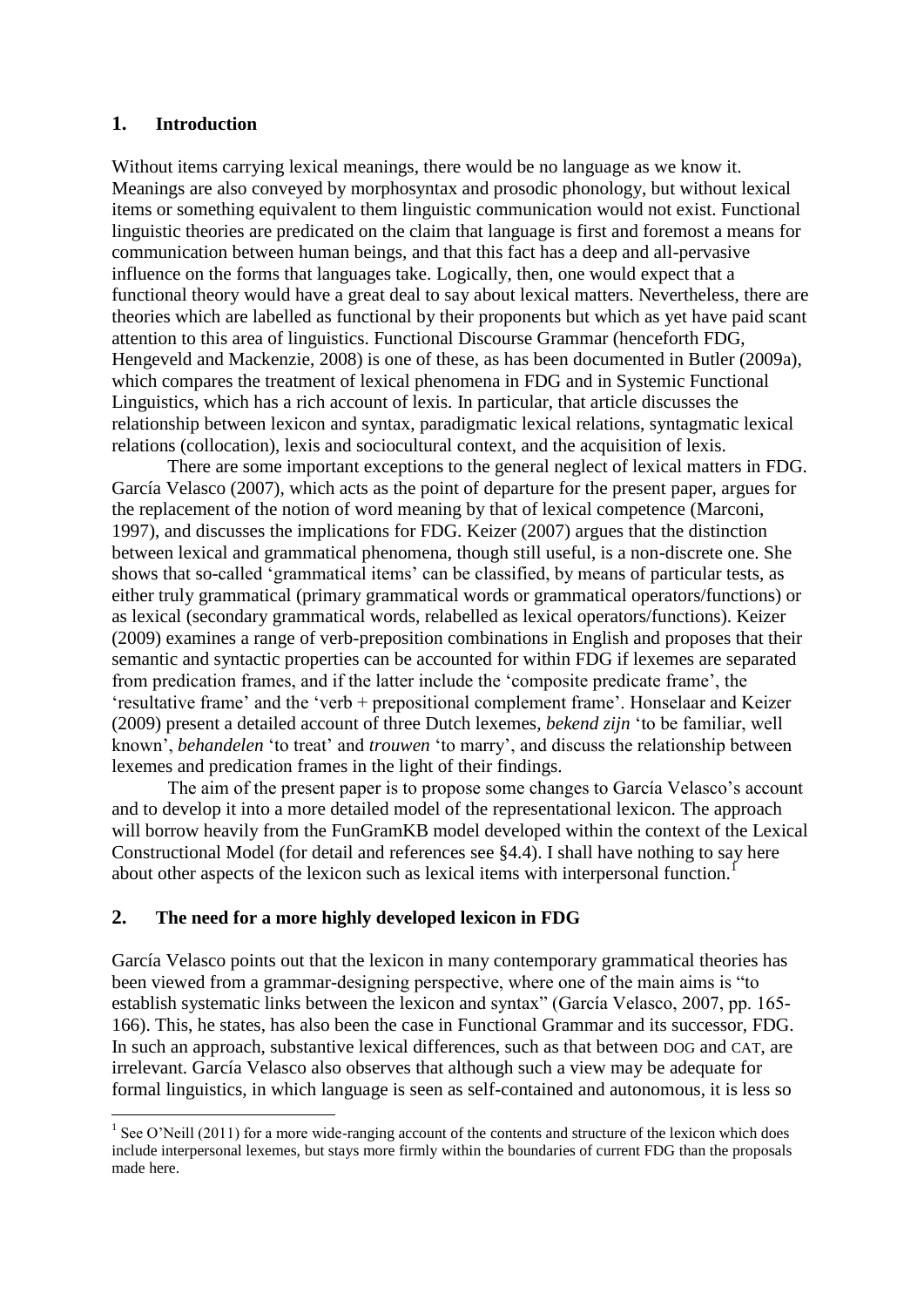from a functionalist perspective. García Velasco's aim is "to lay out the aspects of the lexicon component which are necessary in a functional characterization of communicative competence and to examine the implications for FDG" (p.166). In particular, he asserts that if we want to explain our ability to produce expressions complying with rules governing verbal interaction (Dik's pragmatic adequacy) we need to go beyond those properties of lexemes which are relevant to syntax, to study aspects of lexical competence as such. This viewpoint is very much in line with that expressed in Butler (2008a, 2009a, 2009b), where it is argued that a truly functional approach needs to go beyond the grammar itself, to include not only a rich account of lexical phenomena, but also accounts of conceptualisation and of the relationship between language and sociocultural context.

## **3. García Velasco's account of lexical competence and its relationship with FDG**

In line with Dik's statement that communicative competence is the psychological correlate of a natural language, García Velasco defines lexical competence as "the ability to use words in appropriate and effective ways in verbal interaction", as part of communicative competence (p.166). His account is based on the work of Marconi (1997), who proposes that lexical competence consists of a referential component (the ability to map lexical items on to the world) and an inferential component (access to a network of connections between a word and other words and expressions). Such competence is flexible and open-ended, and so differs from one individual to another. In García Velasco's model meanings are sets of beliefs conventionally attached to lexical items by members of a linguistic community. He points out that a speaker does not need to have a perfect definition of a word in order to communicate efficiently, though there must be what he sees as a dynamic, online process of convergence between the beliefs of the speaker and hearer in relation to the lexical items used. Since the features associated with lexical concepts are open-ended, different aspects of meaning may be foregrounded in particular communicative contexts.

There is clearly a source of tension in the model of lexical competence advocated by García Velasco: lexical items are flexible and their specifications open-ended, but speakers and hearers must be able to converge enough for effective communication to take place. It does not seem reasonable to suggest that negotiation of meaning between interlocutors occurs totally afresh in each act of communication. Rather, as García Velasco observes, being conventional, or constitutive of 'normal' competence, is a crucial criterion for a feature to be regarded as central, as is agreed by Marconi and also within the Cognitive Grammar approach of Langacker, in which it is proposed that that part of the meaning of a lexical item which can be considered conventional is contextual knowledge which has been established through repeated occurrence (Langacker, 1987, p. 158). Thus, although "it is not possible to isolate the specific set of beliefs which are shared by all speakers for a given item", there is conventional knowledge which is shared by interlocutors, and "the semantic side of a lexical entry should thus be seen as an idealized representation of that partially common knowledge" (García Velasco, 2007, p. 179). This should not, however, be formulated in terms of the classical view of word meaning, based on necessary and sufficient conditions, which has been shown to be highly problematic, but rather in terms of sets of "pieces of information which could be assumed to be part of normal competence" (p. 179).

The espousal of lexical competence as the basis for lexical entries thus leads García Velasco to modify or replace the decompositional structures for lexical entries proposed in García Velasco and Hengeveld (2002) and subsequently adopted into mainstream FDG. He compares the two approaches using the example of transitive OPEN. The definition given by García Velasco and Hengeveld (2002, p. 114) is shown in [1:](#page-4-0)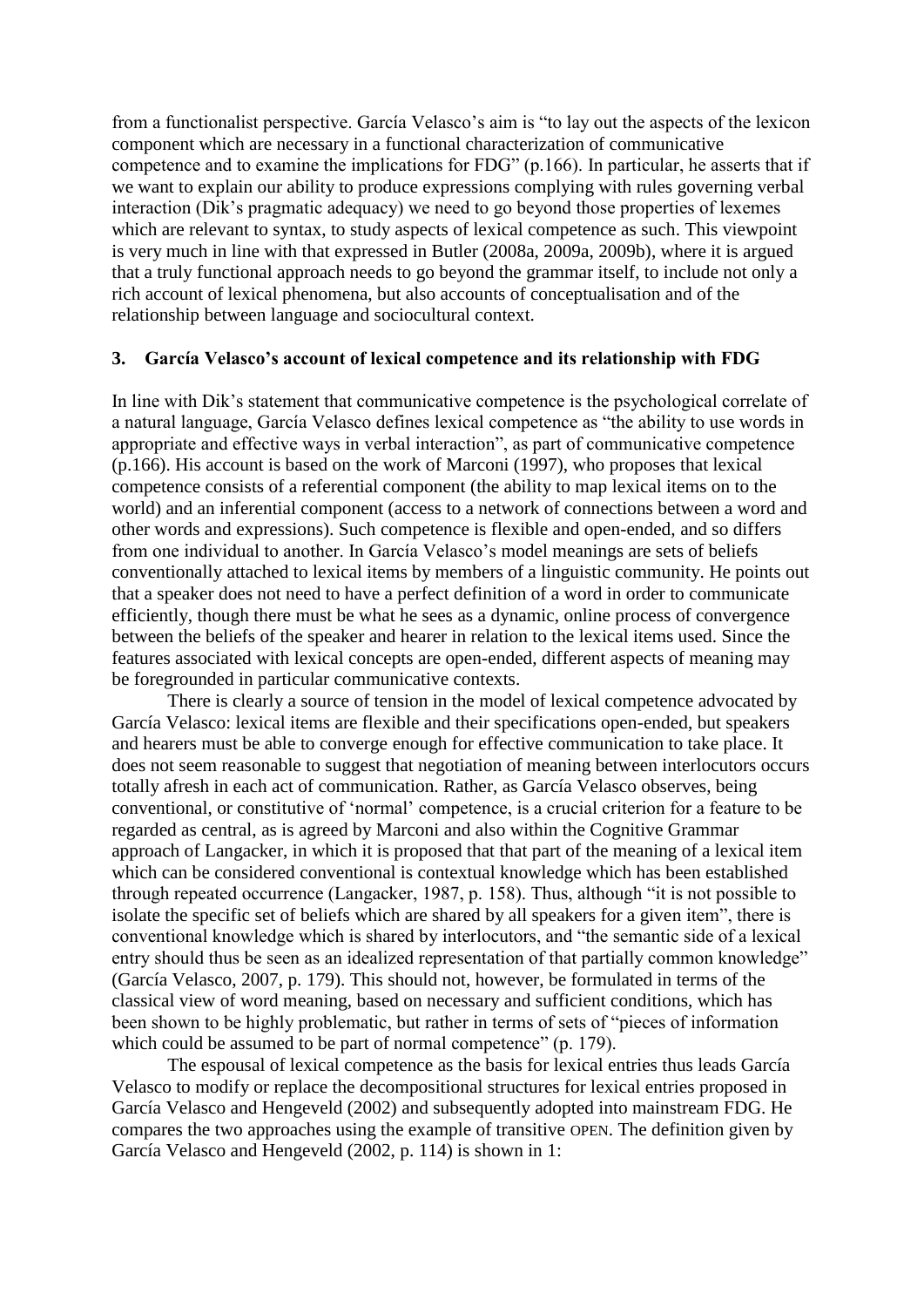1. *open* [V]

$$
[f_1: [CAUSE (x_1) [BECOMP open '(x_2)]]]
$$

<span id="page-4-0"></span>This structure guides the selection of the predication frame in [2,](#page-4-1) which collapses information from the interpersonal and representational levels, and where T represents an ascriptive subact at the interpersonal level, R a referential subact and  $\bullet$  the position of the lexeme<sup>2</sup>:

2.  $(T_1: (f_1: \mathbf{A}(f_1)) (T_1)) ((R_1: (\tau_1)_{Ag} (R_1)) (R_2: (\tau_2)_{Pat} (R_2)))$ 

<span id="page-4-1"></span>Shorn of its interpersonal level trappings, the matching of lexeme definition and predication frame leads to the simplified frame in [3](#page-4-2) for transitive OPEN, given in García Velasco (p. 178), where  $\pi$  represents any operators and 'e' a predication:

3. 
$$
(\pi e_1: [(f_1: open (f_1)) (x_1)_{Ag} (x_2)_{Pat} (e_1))
$$

<span id="page-4-2"></span>García Velasco's new scheme maintains the link between lexical entry and predication frame, but substitutes the decompositional definition in [1](#page-4-0) by the descriptive entry<sup>3</sup> in [4:](#page-4-3)

<span id="page-4-3"></span>4. *Open* (a) Opening is an event. (b)By opening somebody allows entrance of something. (c) Thus, doors, etc. can be opened. (d)People often open doors to enter buildings. etc.

He assumes that the minimum required for competence in the use of this lexeme is (i) to specify it in the lexicon as event-denoting (rather than denoting a thing, property, etc.) and (ii) to specify the number of participants typically involved. In other words, parts (a) and (b) of the above entry are enough for the lexeme to be able to select an appropriate predication frame. Other specifications, regarded as pragmatic rather than semantic, are also needed to model full lexical competence for a lexeme, and may vary from one individual to another. García Velasco does not assume that the format of the entry should necessarily be propositional, as in 4(b), but allows the possibility of referential formats such as images or 3 dimensional representations (see Jackendoff, 1990, p. 34).

## 4. **Problems, revisions and expansions**

## *4.1 The order of selection of predication frames and lexemes*

There is some confusion in the literature about the order of selection of predication frames and lexemes. García Velasco and Hengeveld (2002, pp. 113-114) propose that the meaning definitions of lexemes guide the selection of an appropriate predication frame, implying that the lexemes are chosen first, followed by the frames. This, however, is contradicted (without

<sup>1</sup> <sup>2</sup> Note that the term 'lexeme' is being used here in a sense which is synonymous with 'lexical item'. However, see fn. 7 for a rather different usage.

<sup>&</sup>lt;sup>3</sup> It is interesting to note that Honselaar and Keizer (2009, p. 1233), in their discussion of the meaning definitions necessary to account for the lexemes they analyse, say the following: "Even though this meaning definition will include only information that is linguistically relevant, the richness of the information needed to ensure that only acceptable combinations of lexemes and frames take place has led us to assume that this information will be highly descriptive in nature".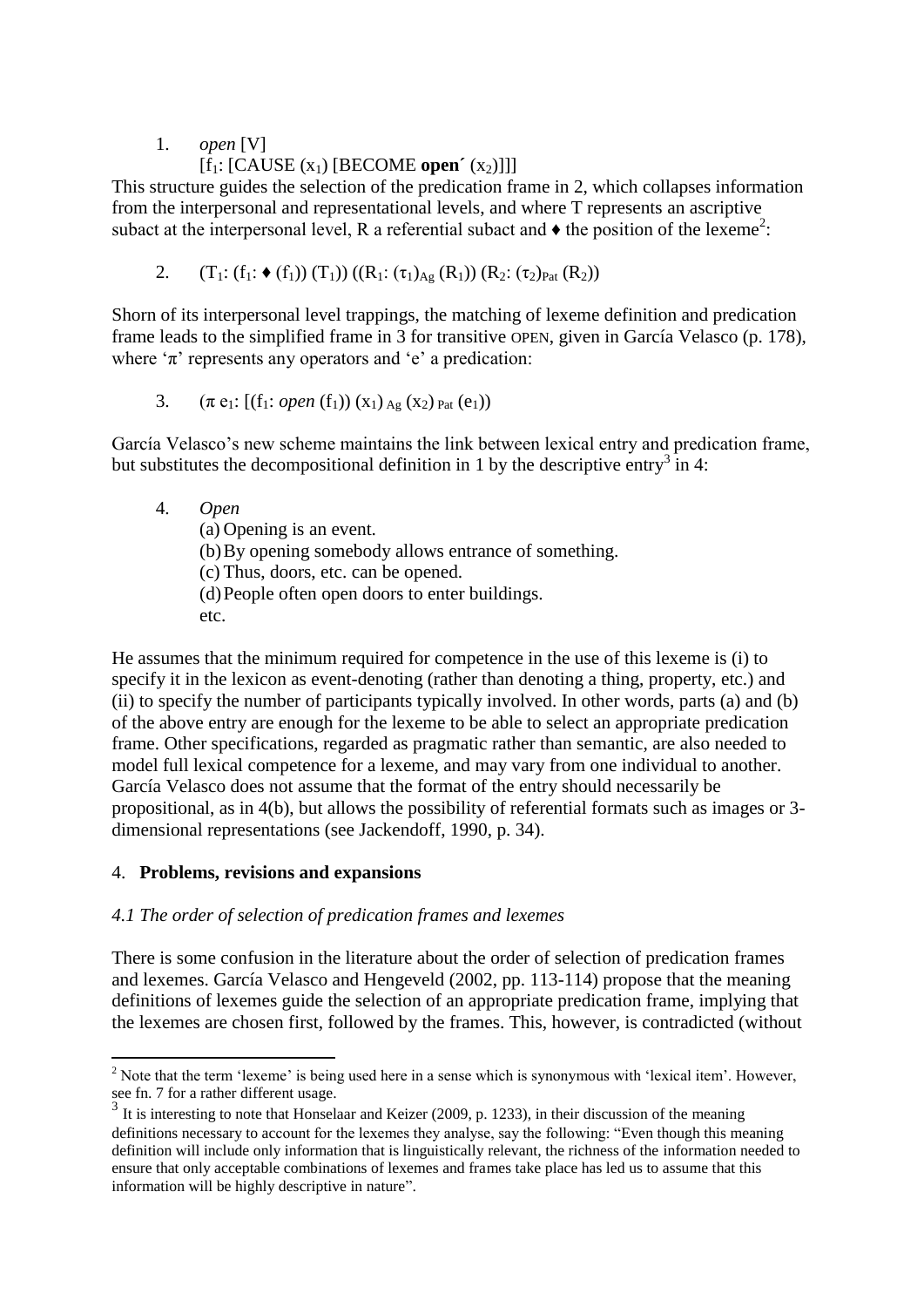comment) in the summary of García Velasco and Hengeveld's paper in the editorial introduction to the book in which this article appeared, where it is stated that "a speaker selects a particular predication frame and then he/she chooses an appropriate lexeme, a process which is guided by the conceptual information in lexemes" (Mairal Usón and Pérez Quintero, 2002, p. ix). It is this latter interpretation of the facts which appears in Hengeveld (2005, p. 67), where it is stated that frames, at both the interpersonal and the representational levels, are selected first, and only then are lexemes inserted. This ordering is proposed in order to account for the choices speakers have in selecting lexemes with, for example, different connotations. The same ordering is proposed in Hengeveld and Mackenzie (2008, p. 19): "In the implementation of the grammar the frames are selected first, and only after that are lexemes inserted".

However, this proposal is unattractive from the viewpoint of cognitive adequacy, since it is surely more plausible cognitively to assume that the selection of content precedes, or at least is simultaneous with, the choice of an abstract meaning frame into which that content will be inserted (Butler  $2009c$ )<sup>4</sup>. Indeed, Levelt (1989: 181), putting forward his influential psycholinguistically supported model of language production, says the following:

A main thesis of this and the following chapters will be that formulation processes are lexically driven. This means that grammatical and phonological encoding are mediated by lexical entries.

In other words, the first step in formulation is to select at least one specific lexical item<sup>5</sup>, and the lexical items then bring with them their grammatical characteristics. Similarly, Schönefeld (2001) concludes, if somewhat cautiously, that both production and comprehension processes are lexically driven.

García Velasco clearly implies that the selection of a lexeme is logically prior:

Speakers will select a relevant frame on the basis of the specifications of beliefs associated to a lexical item, but the syntactically relevant information will only be present in the frame chosen. (García Velasco, 2007, p. 179)

It will also be recalled that García Velasco states that items 6a and 6b in the meaning definition given earlier are sufficient for the selection of the appropriate predication frame. The arguments presented in Honselaar and Keizer (2009) also point towards a lexicallydriven process, though they remain open to the possibility that selection of lexeme and frame might be simultaneous<sup>6</sup>.

1

<sup>&</sup>lt;sup>4</sup> Proponents of FDG might wish to object at this point that the theory does not attempt to model language production by the speaker (see Hengeveld, 2004, pp. 366-367, Hengeveld and Mackenzie, 2008, p. 2). However, it does build in influences from certain aspects of the production model of Levelt (1989, 1999, notably its top-down organisation, the division into formulation and encoding and the acceptance of incrementality, in an explicit attempt to improve cognitive/psychological adequacy. Any attempt to make a linguistic model responsive to models of speech production is clearly a step in the direction of a speaker-based model, despite claims to the contrary.

<sup>&</sup>lt;sup>5</sup> I say 'at least one' because it is generally agreed that production is incremental, so that once a lexical item has been selected, its associated structure can immediately start to be built.

 $6$  See, for example, Fernández and Cairns (2011, p. 141), who say that "the words and the structures are so closely related that the two processes take place practically simultaneously", though they also say that "it is most certainly not the case that the structure is constructed before the words are selected, nor are all the words selected before the structure is constructed", the last part being a reference to the incremental nature of processing.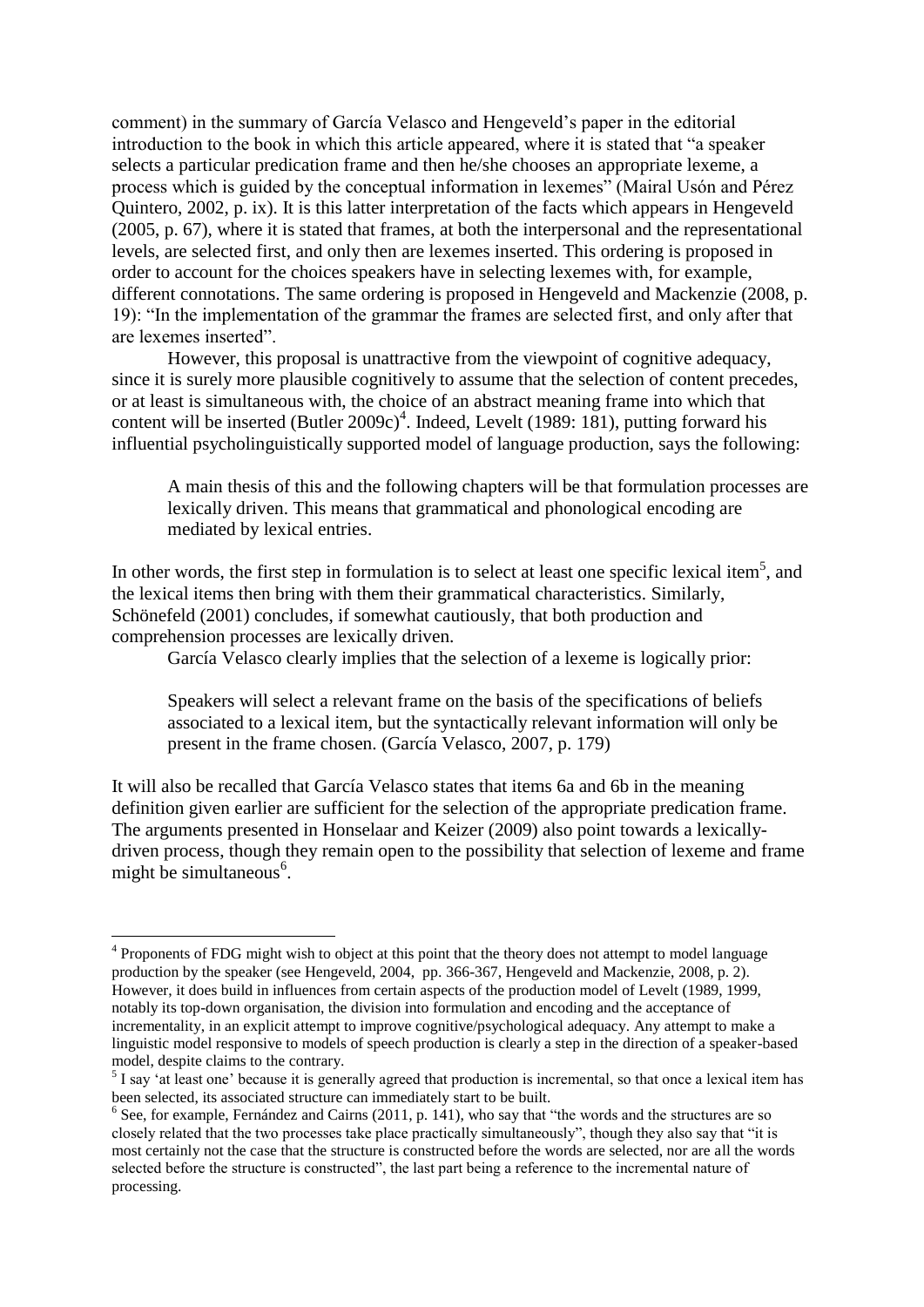Hengeveld and Mackenzie (2008, p. 19) give two reasons for the priority of frame selection over lexeme selection:

This reflects the choice the Speaker often has in describing one and the same entity through a variety of lexemes with different connotations and/or denotation. It also provides a natural framework for understanding the phenomenon of coercion, through which lexemes that are strongly associated with a particular frame can be forced for expressive purposes into a frame that is usual coupled with lexemes of another meaning class.

However, neither of these arguments is persuasive. If by lexemes with different denotation Hengeveld and Mackenzie are referring to situations such as describing the same man as *my father* or as *my brother*, depending on who is speaking, this is surely a matter of the distinction between sense and reference, and the different lexemes refer to different concepts. In the case of the description of an entity by means of lexemes with different connotations (e.g. deciding (usually subconsciously) between *bustling* and *congested* to describe a town) it seems implausible to suggest that the speaker decides to say something about the town, so choosing an abstract modifying frame, and only then decides on the nature of the content to be conveyed ('crowded') and the connotation to be expressed (positive or negative). Rather, it seems sensible to postulate selection of the content and then of the appropriate frame, which in this particular case will be the same for both selections. As far as coercion is concerned, we shall see later that this can readily be accommodated within a model in which lexemes are chosen first.

Before we leave this area, one potential source of confusion needs to be cleared up. All that is being proposed here is that the development of structure occurs only as a consequence of lexical selection. The order in which different types of information about lexical items become available once these items have been selected is a quite separate matter. In Levelt's psycholinguistically-supported model activation is a two-stage process, structural information (which Levelt calls 'lemma information') being built before the phonological content of the lexical item is filled in (see Levelt 1999: 95ff). However, the crucial point is that the phonological content is that which corresponds to the already selected lexical material. It is not the case, as in the FDG proposals, that structure is constructed first, and lexical content decided only at the stage of inserting the phonological information<sup>7</sup>. This clearly has important implications for the design of a psychologically/cognitively adequate model.

## *4.2 We still need decomposition*

<u>.</u>

García Velasco argues that decompositional meaning definitions are not rich enough to capture all the information relevant to the meaning of a lexeme. While agreeing that the decompositional definitions often proposed do need to be considerably enriched, I would argue that decomposition is still needed if we are to account for what Marconi calls the inferential competence of speakers and hearers. However, we shall see later that this decomposition is sited within the conceptual system to which lexical entries relate.

<sup>&</sup>lt;sup>7</sup> Here, an unfortunate terminological confusion needs to be addressed. In some accounts, the level at which phonological information for a lexical item is specified is labelled the 'lexeme' level. This is clearly a more specific usage than the one in which 'lexeme' is used as an equivalent of 'lexical item'. It should also be noted that some researchers have doubted the need for a level of syntactically-specified lemmas: see the discussion in Harley (2008: 419-420).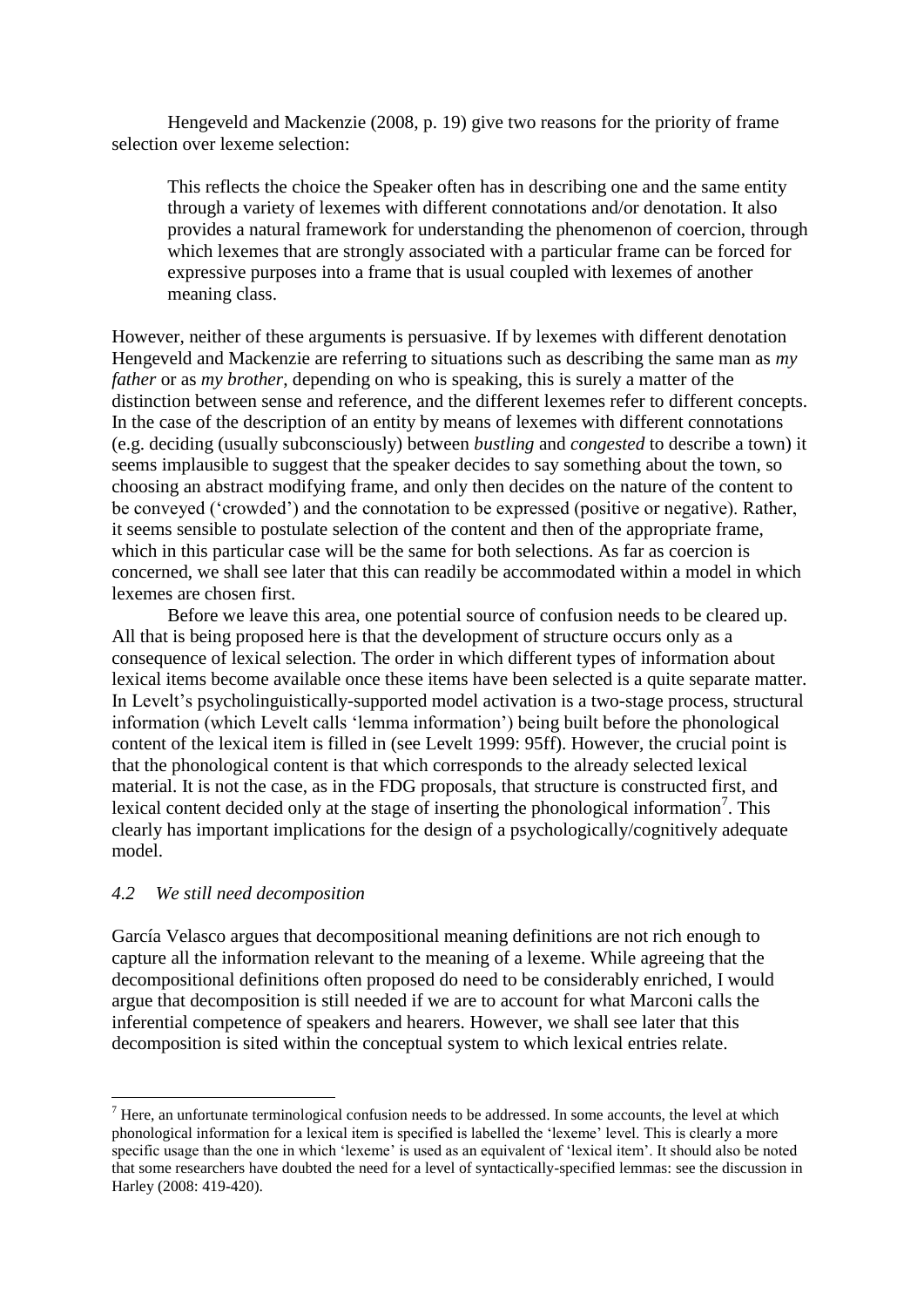Firstly, the ability to define words in terms of superordinates is still a part of the lexical competence of speakers. Any native English speaker without any language deficit could explain to a foreigner that 'a sparrow is a kind of bird'. The following corpus examples further illustrate the point:

- 5. "A jet is a kind of aircraft", said Angalo, the transport expert. (BNC HTH 110)
- 6. A prospectus is a sort of handbook which is supposed to tell you and your parents everything that you need to know about surviving at your school. (BNC C8N 847)
- 7. A nymph is a kind of fairy, I think. (BNC CK9 1636)

Note that the last example shows, through the modal expression *I think*, the contingent nature of lexical knowledge.

Secondly, speakers and writers can use superordinates to refer again to something which has been referred to more specifically:

- 8. The people who care for these snakes are very clever at milking them and getting the venom from the animal safely ... (BNC KRF 680)
- 9. A puppy which may have rabies is being held at a quarantine kennels in the region. The animal was seized after being brought ashore illegally from a foreign ship. (BNC K1J 2915-2916)

As we move towards superordinates which are further up the lexical hierarchy, this kind of reference gets less common, but is still possible:

10. Volunteers who sang to a sick dolphin for 36 hours to calm it returned the mammal to the sea at Gwithian, Cornwall, yesterday. (BNC CH2 815)

Proponents of FDG might, of course, wish to claim that the phenomena discussed in this section are matters of encyclopaedic rather than linguistic knowledge. However, as García Velasco (2007, p. 173) points out, citing Langacker (1987), the division between the two putative types of knowledge is problematic, and "lexical items, or linguistic expressions for that matter, are points of access to different bodies of knowledge against which we can make sense of them". The proposals in the present paper, in common with those of cognitive approaches such as Cognitive Grammar and Word Grammar, therefore take the view that a strict division between linguistic and encyclopaedic knowledge is neither possible nor desirable.

## *4.3 The link between the lexicon and the conceptual component*

García Velasco describes the link between the lexicon and the Conceptual Component of FDG as follows:

Basic specification, such as the fact that a given lexical item denotes an event or a thing should obviously be considered linguistic, but **the item should also be directly connected to the Conceptual Component, which provides specifications subject to revisions or validations**. To the extent that these specifications become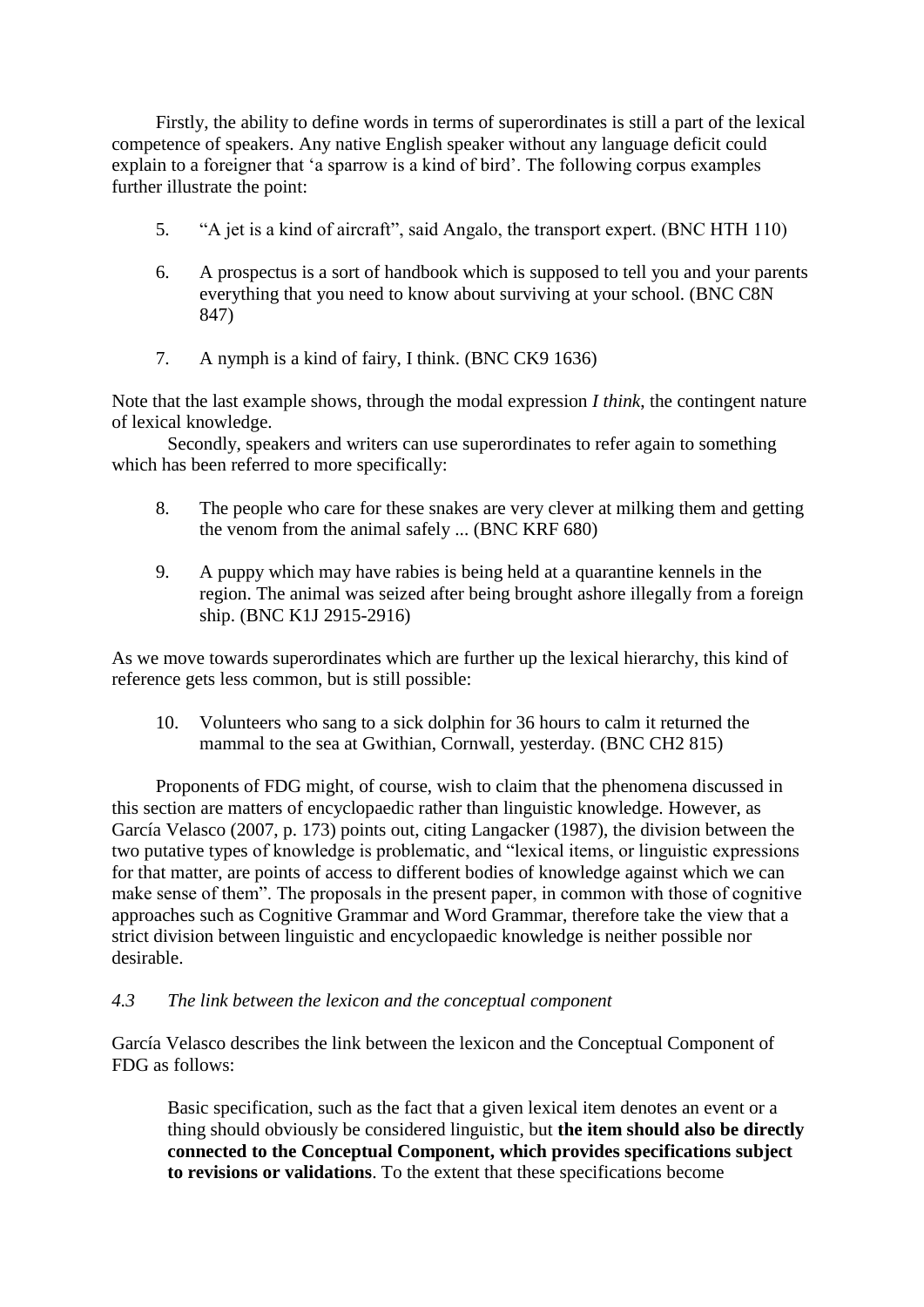conventional (in the sense of constitutive of normal competence) they will become part of the linguistic system. Thus, there are no lexical entries in the traditional sense, but rather **correspondences between conceptual information, i.e. specifications or properties we conventionally apply to concepts, and linguistic primitives used in the construction of linguistic expressions**. (García Velasco, 2007, p. 183, emphasis added)

The question which now arises is what exactly is in the Conceptual Component, and how it is linked to lexical items.

For Hengeveld and Mackenzie, the Conceptual Component, although "the driving force behind the Grammatical Component as a whole" (2008, p. 7), is restricted, including only those aspects of cognition "that affect the immediate communicative intention". As an example, they cite Harder's example of what underlies the Spanish *Me temo que Juan está enfermo* ('I am afraid that John is ill'): the Speaker does his/her duty towards the Addressee by conveying relevant bad news ('John is ill'), mitigated by showing sympathy. However, this approach says nothing about the actual concepts involved. In order to implement García Velasco's ideas, we need the Conceptual Component to contain a set of concepts to which lexical items can be linked. We have seen that decomposition is still necessary, so we need a **hierarchically ordered ontology** of concepts.

In FDG as currently conceived, the degree of specificity of the Conceptual Component is somewhat unclear. In Hengeveld and Mackenzie (2008, p. 12), the conceptual component is described as prelinguistic, and it is claimed that "similar conceptual representations may receive different pragmatic and semantic representations in different languages", which strongly suggests that conceptual representations are not languagespecific. Furthermore, it is explicitly stated (pp. 7-8) that what Slobin (1996) calls 'thinking for speaking', in other words the accommodation of conceptual information to the dictates of particular languages, would be part of the formulation process in FDG rather than of the Conceptual Component itself, and this again suggests that what is in the conceptual component lies at a deeper level than the modifications of conceptual structuring that Slobin says are necessary in order to account for how concepts get expressed through particular languages. However, Mackenzie (pers. comm.) tentatively suggests that the Conceptual Component of FDG may act as "an interface between the language-neutral, 'deeper' level and the specifics of the language chosen for use". Although it is clear that any attempt to formulate a truly universal ontology is doomed to failure, since very distant cultures may conceptualise the world in very different ways, the working assumption made here is that it may be worth trying to formulate general ontologies, at an appropriate level of granularity, for groups of languages which are closely related culturally.

In what follows, we shall be concerned only with what we might call the representational lexicon, referring to events, entities and representationally-based (rather than interpersonally-based) qualities. I have argued elsewhere that the Conceptual Component should be replaced by a **content component**, consisting of two sub-components, the conceptual content proper and the affective/interactional content, which would house not only the attitudes and emotions we express through language and paralinguistic codes, but also speech act forces and modal concepts (see Butler, 2008b, pp. 240-243, where possible neurological correlates of such a division are also discussed). Here, then, we are dealing with the conceptual content as such.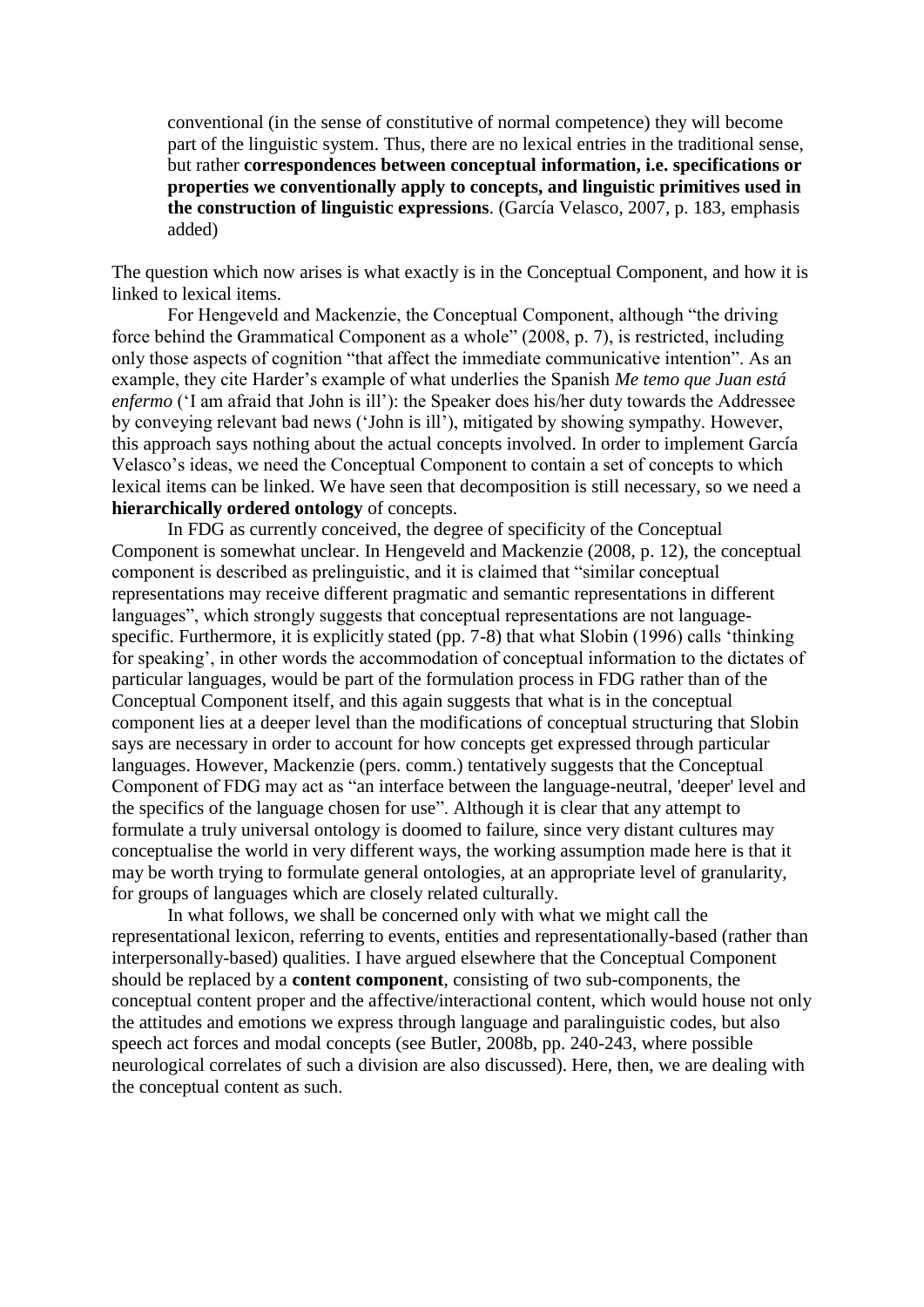## *4.4 A possible model for adaptation in FDG: the FunGramKB ontology and lexicons*

As a possible source of inspiration for how to model lexicons and the Conceptual Component in FDG, we shall examine FunGramKB, a computationally implemented system containing a language-independent ontology and language-dependent lexicons, designed for use with the Lexical Constructional Model. For overviews of the Lexical Constructional Model, see Ruiz de Mendoza and Mairal Usón (2008, 2011), Mairal Usón and Ruiz de Mendoza (2009), Butler (2009d), Ruiz de Mendoza and Gonzálvez-García (2011a, 2011b); for information on FunGramKB see Mairal Usón and Periñán-Pascual (2009), also the web site at [www.fungramkb.com;](http://www.fungramkb.com/) and for a detailed account of the ontology and how it is constructed Periñán Pascual and Arcas Túnez (2010), Jiménez-Briones and Luzondo Oyón (2011).

The ontology component of FunGramKB is designed for a group of European languages which will eventually include English, Spanish, German, French, Italian, Bulgarian and Catalan, though most work has so far been done on the first two of these languages. So, for instance, the verbs OPEN (English), ABRIR (Spanish), OUVRIR (French), APRIRE (Italian), ÖFFNEN (German), etc., in sentences such as *John opened the door*, *Juan abrió la puerta*, Jean a ouvert la porte, would all be linked to a common concept in the ontology<sup>8</sup>. The ontology contains concepts which refer to entities and qualities as well as to events, and is linked to a separate lexicon for each language. Lexical entries are written in a COnceptual REpresentation Language (COREL), in which the elements make reference to the general ontology (see Periñán-Pascual and Mairal Usón 2010).

The ontology recognises three conceptual levels:

- **Metaconcepts**, marked with #: very general categories arrived at through comparison of standard ontologies, e.g. #ABSTRACT, #COLLECTION, #PSYCHOLOGICAL, #MOTION, #POSSESSION, etc.
- **Basic concepts**, marked with  $+: +HUMAN$  00,  $+ON$  00,  $+BE$  00,  $+MACHINE_00$ , etc<sup>9</sup>.
- **Terminal concepts**, marked with \$: \$GRASP, \$BOW 00, \$SUBTITLE 00, etc.

Basic and terminal concepts are stored with their ontological properties in the form of thematic frames and what are referred to as meaning postulates, though they are conceptual structures rather than implications as in the standard meaning postulates of logic.

For purposes of illustration, we shall continue with the concept of opening. For the event sense, the hierarchy leading to the relevant basic concept +OPEN\_01 is shown in [11,](#page-9-0) where  $\gg$  represents a move down the hierarchical structure:

11. #EVENT >> #MATERIAL >> +DO  $00 \gg 100$  >> +OPEN 01

<span id="page-9-0"></span>The thematic frame shows the argument structure associated with the concept and the functions of the arguments<sup>10</sup>. For the event sense, this is as in  $12^{11}$ :

<u>.</u>

<sup>8</sup> Lexemes are given in small capitals, names for concepts in ordinary capitals.

<sup>&</sup>lt;sup>9</sup> Suffixes \_00, \_01, etc, differentiate different though related concepts.

<sup>&</sup>lt;sup>10</sup> The roles have the following glosses: AGENT: entity that makes another entity move, THEME: entity that changes its place or position, LOCATION: location in which an entity moves, ORIGIN: location from which an entity moves, GOAL: location to which an entity moves. It must be emphasised that these roles are conceptual in nature, being associated with other elements of a conceptual structure, and are not to be equated with semantic roles in any particular language. The thematic frame and meaning postulate are characterisations of the event of opening, not of the way in which this event is portrayed in any given language.

<sup>&</sup>lt;sup>11</sup> The notational conventions employed in thematic frames and meaning postulates are as follows:  $\land$  represents exclusion, | disjunction, \* defeasibility, 'e' an event, 'x' an argument (obligatory in the conceptual structure), 'f' a satellite (optional), 'pos' possibility.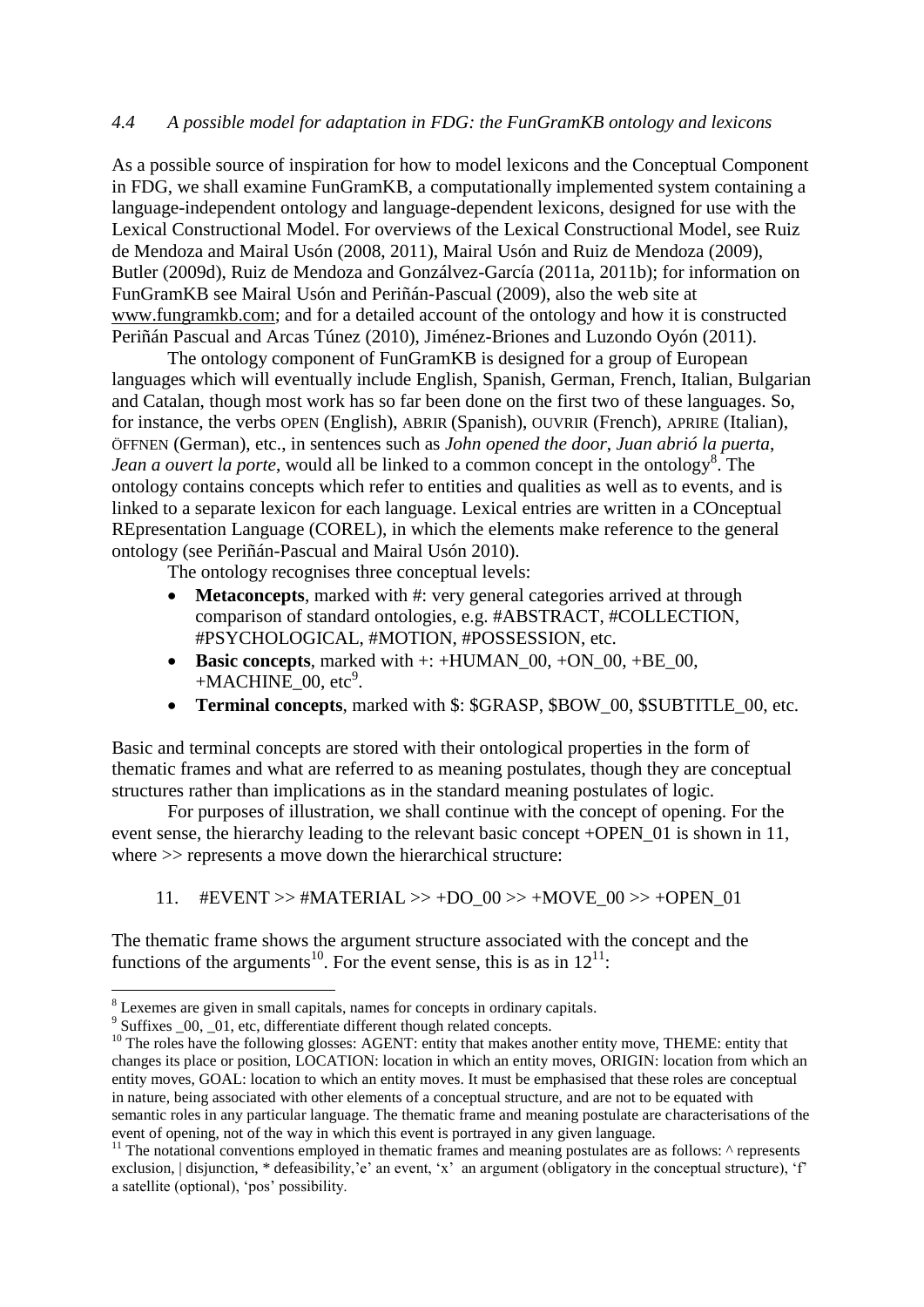<span id="page-10-0"></span>12. THEMATIC FRAME:  $(x1)$ Agent  $(x2: +DOOR_00^+ + WINDOW_00)$ Theme (x3)Location (x4)Origin  $(x5)$ Goal

This shows that the event of opening something has an Agent, a Theme which is typically a door or window, a Location, an Origin state and a final Goal state.

The associated meaning postulate is as in [13:](#page-10-1)

<span id="page-10-1"></span>13. MEANING POSTULATE: \*(e1: +MOVE\_00 (x1)Agent (x2)Theme (x3)Location (x4)Origin (x5)Goal (f1: +HAND\_00 ^+FOOT\_00)Instrument (f2: (e2: +BE\_01 (x2)Theme (x6:  $$OPEN_N_00$ )Attribute)) Condition (f3: (e3: +BE\_01 (x2)Theme (x7: +OPEN\_00)Attribute))Result)

This shows an 'exemplar concept' represented by a defeasible proposition (marked with  $*)$  – i.e. one which can be overridden if necessary (e.g. penguins are birds, and by default birds fly, but penguins do not). The meaning postulate states that an Agent moves a Theme in a Location from an Origin state to a Goal state, typically using hand or foot as an Instrument<sup>12</sup>, and that the Theme thereby becomes +OPEN\_00 as a result. The condition involving the attribute characterised as \$OPEN\_N\_00 indicates that something must initially be closed ('not-open') if it is then to be opened.

The concept +OPEN\_00 has the following thematic frame and meaning postulate:

14. THEMATIC FRAME:  $(x1)$ Theme

<u>.</u>

15. MEANING POSTULATE:

 $*(e1: +BE_01 (x1)$ Theme  $(x2: +OPEN_00)$ Attribute (f1: (e2: pos +ENTER\_00)  $(x3)$ Agent  $(x4)$ Theme  $(x1)$ Location  $(x5)$ Origin  $(x6)$ Goal))Purpose | (f2: (e3: pos +LEAVE\_00 (x3)Agent (x4)Theme (x1)Location (x6)Origin (x5)Goal))Purpose)

This again shows a defeasible proposition in which a Theme has the Attribute of being open, for the purpose of allowing some Agent to enter or leave through the Theme.

The main part of the conceptual entry to which the verb OPEN is linked, taken from the FunGramKB website, is shown in Table  $1^{13}$ . As can be seen, it builds in the thematic frame and meaning postulate for the concept +OPEN 01.

Table 1: Conceptual entry to which the verb OPEN is linked

Associated with the conceptual entry is information on the properties of the lexeme itself, including the morphology of the verb (regular, in the case of the English verb OPEN), its Aktionsart (here, causative achievement, in the scheme used in Role and Reference Grammar: see Van Valin, 2005, pp. 32-42), any idiosyncratic features regarding the number

 $12$  The inclusion of the foot here as a typical instrument of opening is perhaps debatable.

<sup>&</sup>lt;sup>13</sup> The conceptual entry in FunGramKB also includes an English paraphrase of the meaning of the concept, with illustrative examples. This adds nothing to the theoretical content and will be omitted here.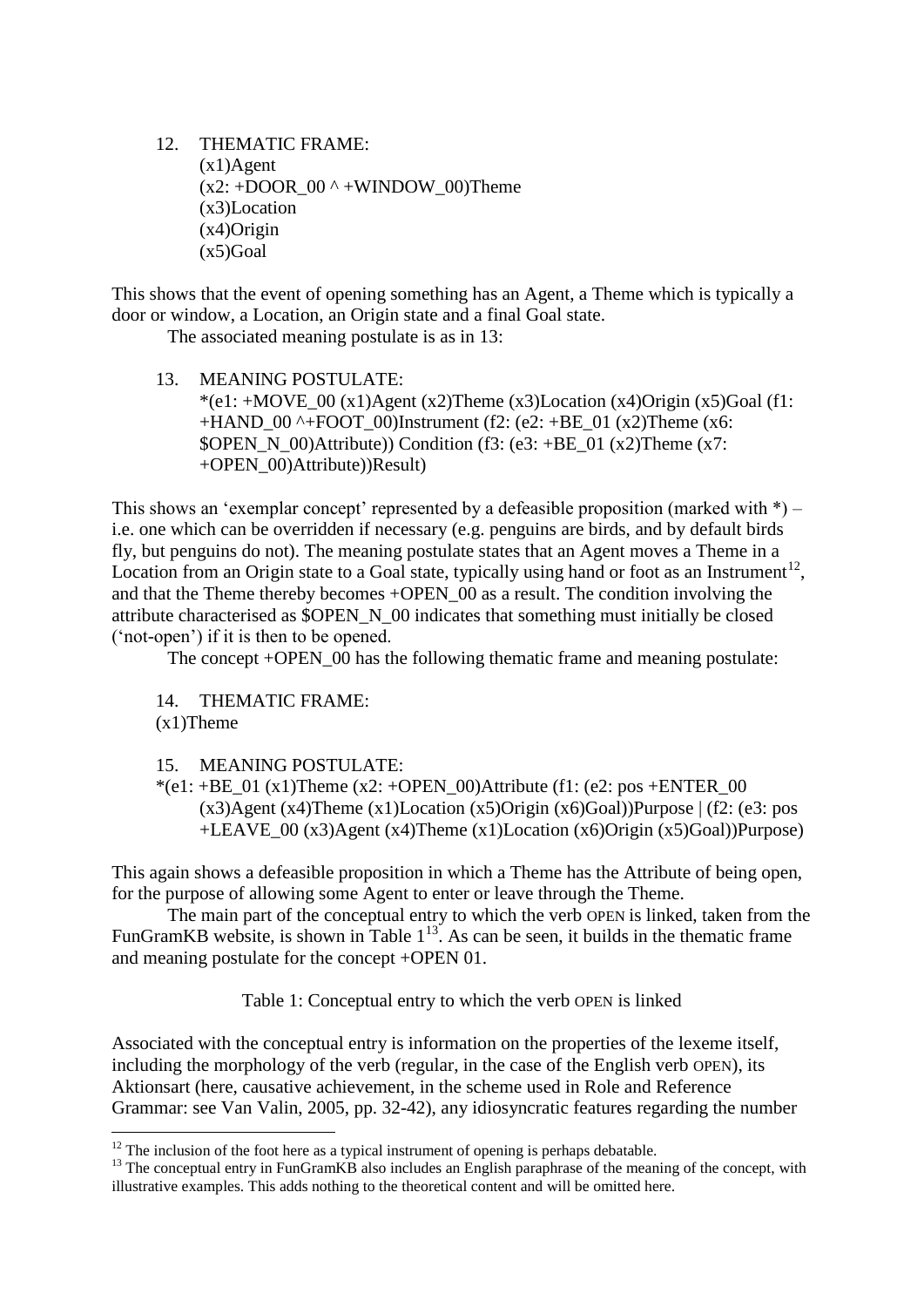of general semantic roles (known in RRG as macroroles: Actor, Undergoer) it takes, what constructions it can occur in (OPEN takes part in the causative/inchoative alternation, resulting in sentences such as *The door opened*), any language-specific collocational information and whether it is associated with any particular style, dialect or domain.

The conceptual entry to which adjectival OPEN is linked is shown in Table  $2^{14}$ :

Table 2: Conceptual entry to which adjectival OPEN is linked

What is particularly important about these representations is the fact that the ontology not only represents facts about how concepts are related to one another, but also builds in information of the pragmatic kind envisaged in García Velasco's account (e.g. typical things that are opened, typical purpose for which something is opened). It thus allows a formalisation of the kind of descriptive information given in García Velasco's lexical entries.

#### *4.5 Adapting FunGramKB to FDG*

1

4.5.1 Thematic frames and predication frames

FunGramKB thematic frames for events are very like FDG predication frames in that they indicate the number and semantic function of the arguments of predicates. Compare the thematic frame in [16](#page-11-0) with the predication frame for transitive OPEN in [17:](#page-11-1)

<span id="page-11-0"></span>16. THEMATIC FRAME: (x1)Agent  $(x2: +DOOR$  00 ^ +WINDOW 00)Theme (x3)Location (x4)Origin  $(x5)$ Goal

<span id="page-11-1"></span>17. PREDICATION FRAME  $(f_1: [(f_2) (v_1)_A (v_2)_U] (f_1))$  (Hengeveld and Mackenzie, 2008, p. 207)

The Agent of the thematic frame is the Actor of the predication frame, the Theme of the thematic frame is the Undergoer of the predication frame. These are the only two arguments needed for syntactic expression: the remaining arguments are in this sense supplementary, but needed for full interpretation. As FunGramKB thematic frames and meaning postulates represent the conceptual properties to which lexemes can be linked, they could be used as the conceptual correlates of lexical entries in FDG. Each lexical entry would have a pointer to the relevant conceptual entry in the ontology. For transitive OPEN, we would have a pointer to the conceptual entry in Table 1. If Agent and Theme were specified as the arguments needed for selection of the appropriate predication frame, this information would be enough for linking to the predication frame (through the thematic frame) as well as the statement of additional pragmatic information needed for full interpretation (through the meaning postulate). In addition, the lexical entry would contain information about the morphology of the lexeme, its

 $14$  'Polar' and 'gradable' have their usual meanings here, in relation to qualities. A quality is dynamic if it can vary along the time axis (e.g. being hot), static if it cannot vary (e.g. being German). A quality is intersective if all individuals would perceive it in the same way (e.g. being naked), subsective if individuals might have different perceptions (e.g, being interesting) (see Periñán-Pascual and Arcas-Túnez 2008).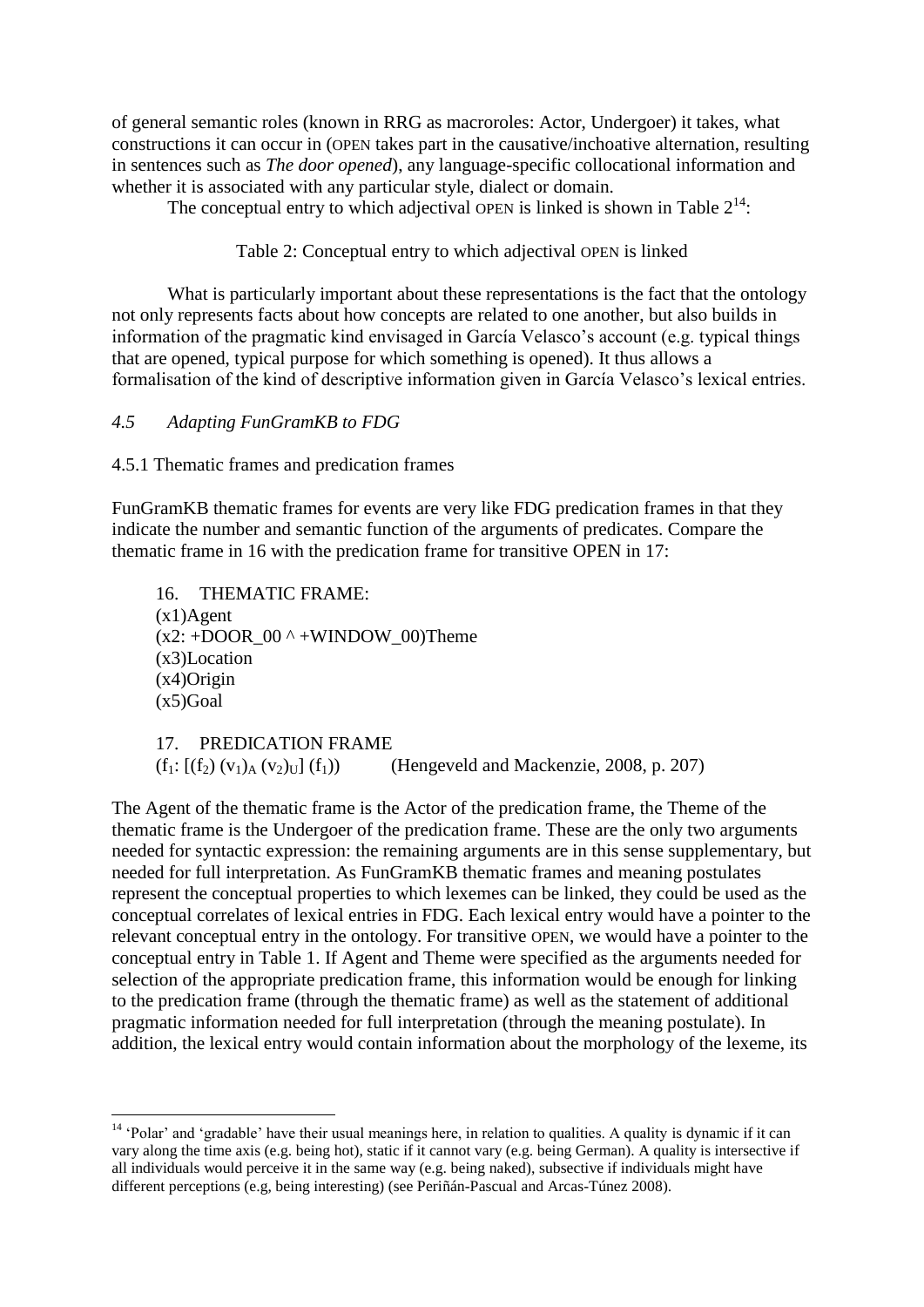Aktionsart and constructional possibilities, register and dialect<sup>15</sup> characteristics, languagespecific collocational patterns, etc. A provisional entry for OPEN is shown in  $18^{16}$ .

<span id="page-12-0"></span>18. OPEN  $\rightarrow$  OPEN 01 Syntactically profiled participants: Agent, Theme Morphology: regular verb Aktionsart: causative accomplishment Constructions: Causative/inchoative, resultative, instrumental subject ... Register: neutral Dialect: standard Language-specific collocations: ....

#### 4.5.2 Dealing with alternations

<u>.</u>

We have seen that in FunGramKB the lexical entry contains a specification of the alternations in which (one sense of) a lexeme can appear. For instance, we have seen that OPEN participates in the causative/inchoative alternation; KICK can occur in the caused motion construction (*The player kicked the ball into the goal*, the resultative construction (*They kicked him black and blue*), and so on. Keizer (2009) shows, in the context of her analysis of verb + preposition combinations, that alternations such as the resultative correspond to different predication frames in FDG. Indeed, the causative/inchoative, caused motion and resultative constructions can be related to the list of predication frames given by Hengeveld and Mackenzie (2008, p. 207), as shown in Table 3.

Table 3: Predication frames for the causative/inchoative, caused motion and resultative constructions

The case of the resultative construction, as in *Polly carefully wiped the area dry*, is slightly more complicated, in that this, in FDG terms, involves secondary predication, and so two predication frames, as shown in simplified general form in the table, where the second predication frame represents 'the area' being 'dry'. Lexical entries would include a specification of the constructions they can enter into, each of these having a pointer to the corresponding predication frame.

Keizer (2009) also discusses cases of coercion, where a lexeme is used in a construction which it does not normally occur in, such as *Pat sneezed the foam off the cappuccino* (Goldberg, 2006, p. 73), where SNEEZE, normally used in the intransitive construction, is coerced into a caused motion interpretation by being placed in the frame Subj V Obj Oblpath/loc. Not every intransitive verb can occur in this construction (*\*Pat arrived/wept the foam off the cappuccino*), so that individual lexemes belonging to appropriate classes of verb would need to be marked as undergoing the alternation, i.e. as being combinable with the appropriate predication frame  $17$ .

<sup>&</sup>lt;sup>15</sup> In current FDG, each dialect is regarded as having its own grammar and lexicon. Given that dialects of a given language usually share many grammatical and lexical aspects, this approach seems to introduce an unwelcome amount of redundancy.

<sup>&</sup>lt;sup>16</sup> Language-specific collocations would need to be determined by detailed corpus work on English and the other languages dealt with in the ontology: for discussion see §4.5.4.

<sup>&</sup>lt;sup>17</sup> Note that all the phenomena discussed here would be dealt with in the 'grammaticon' of FunGramKB.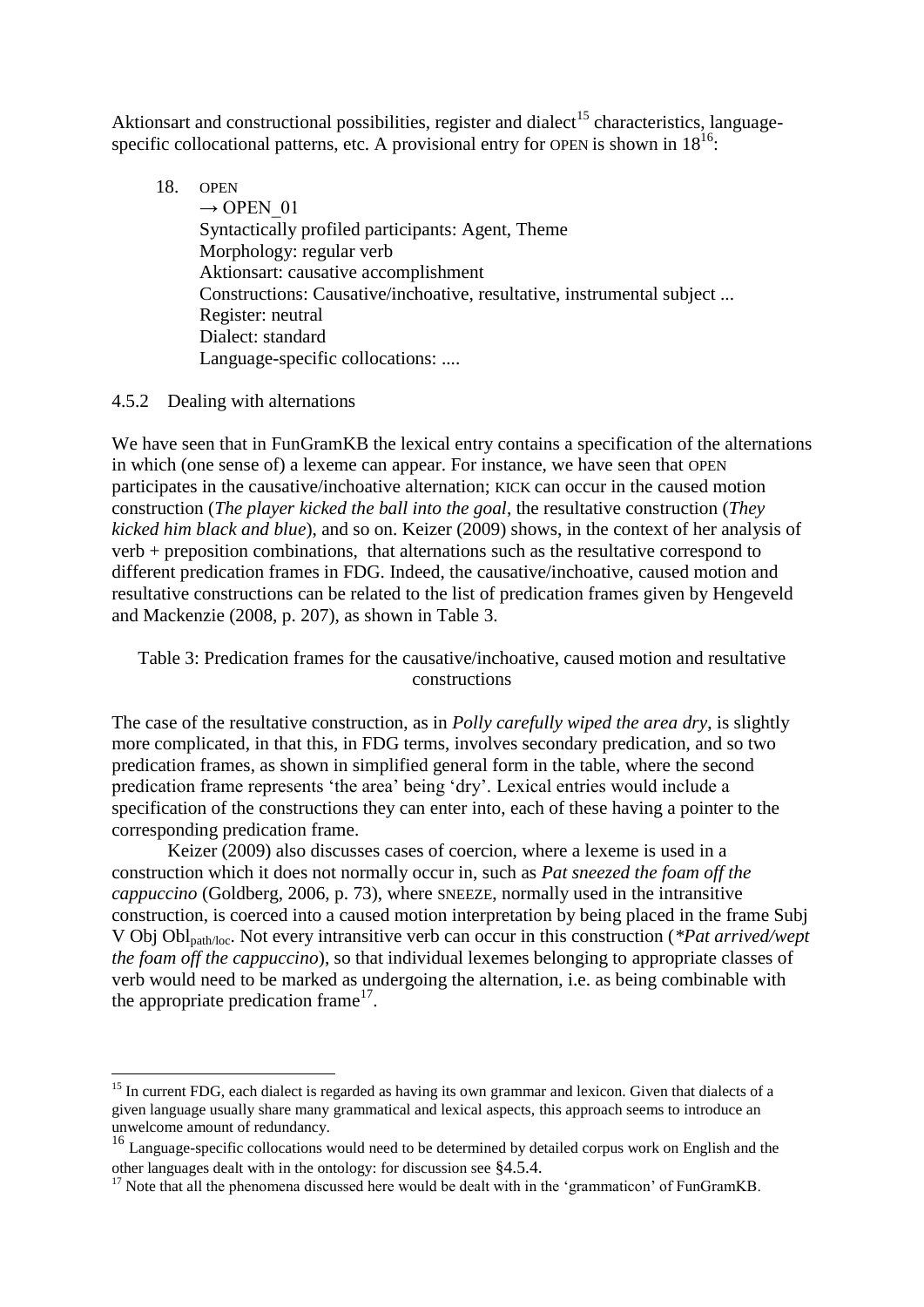#### 4.5.3 Worked examples

<span id="page-13-0"></span>First let us consider the straightforward case of transitive OPEN, as in [19:](#page-13-0)

#### 19. *Mr Milken opened the door*. (BNC ABF 2169)

Before we can deal with this example, a short digression on proper names is required. If we define a concept as "a nonlinguistic psychological representation of a class of entities in the world" (Murphy, 2002, p. 385), then the psychological correlate of a proper name cannot, strictly speaking, be a concept, since it does not represent a class of entities, but rather a single entity. This is what characterises the onomasticon as opposed to a general ontology. However, proposals have indeed been made to represent proper names as elements in an ontology. Krstev et al (2005) proposal a multilingual ontology of proper names in which the top level is labelled as conceptual and is constituted by a set of 'conceptual proper names'. For instance, for the city of Paris there would be a single 'conceptual' entity at this level, which would correspond to a set of different words, in different languages, at the linguistic level (Paris, Parijs, Parigi, Paryz, etc). Such entities are conceptual in the sense that they generalise over a number of different linguistic forms, just as do the items OPEN, ABRIR, ABRIRE, OUVRIR, etc, do. The difference is that the latter refer to a class of individual actions, while the former relate to a single entity. The usage of 'concept(ual)' here thus seems to be extension of its 'pure' use. However, proper names do clearly have a mental representation which is the counterpart of that for 'proper' concepts. I shall therefore use the term 'concept' in a sense which includes the mental entities corresponding to proper names $^{18}$ .

The speaker or writer first selects the concepts MR MILKEN, OPEN and DOOR, together with the conceptual structure in which they occur, namely OPEN(MR MILKEN<sub>Agent</sub>, DOOR<sub>Theme</sub>)<sup>19</sup>. The concept of definiteness would also need to be selected in association with DOOR, though this lies beyond the scope of the present account. The concepts OPEN and DOOR are available in the general ontology, but the first must be sought in an onomasticon (repository of concepts relating to specific people, places, etc.), into which MR MILKEN has presumably been introduced earlier in the discourse. The selection of OPEN and DOOR activates the following conceptual entry, together with the associated morphological, Aktionsart, constructional and pragmatic information (Table 1 is repeated for convenience as Table 4):

Table 4: Conceptual entry to which the verb OPEN is linked

Table 5: Conceptual entry to which the noun DOOR is linked

Since the conceptual specification of the lexeme OPEN here contains both an Agent and a Theme, it corresponds perfectly to the conceptual configuration chosen by the speaker. Furthermore, the thematic frame mentions DOOR as a likely conceptual filler for the Theme slot. The thematic frame then activates the corresponding predication frame (the one given in [17](#page-11-1) is repeated as [20](#page-13-1) below):

<span id="page-13-1"></span>20. 
$$
(f_1: [(f_2) (v_1)_A (v_2)_U] (f_1))
$$

<u>.</u>

 $18$  For information on how the onomasticon is populated in FunGramKB, see Periñán Pascual and Carrión Varela (2011).

<sup>&</sup>lt;sup>19</sup> This corresponds roughly to what is called the Conceptual Logical Structure in FunGramKB.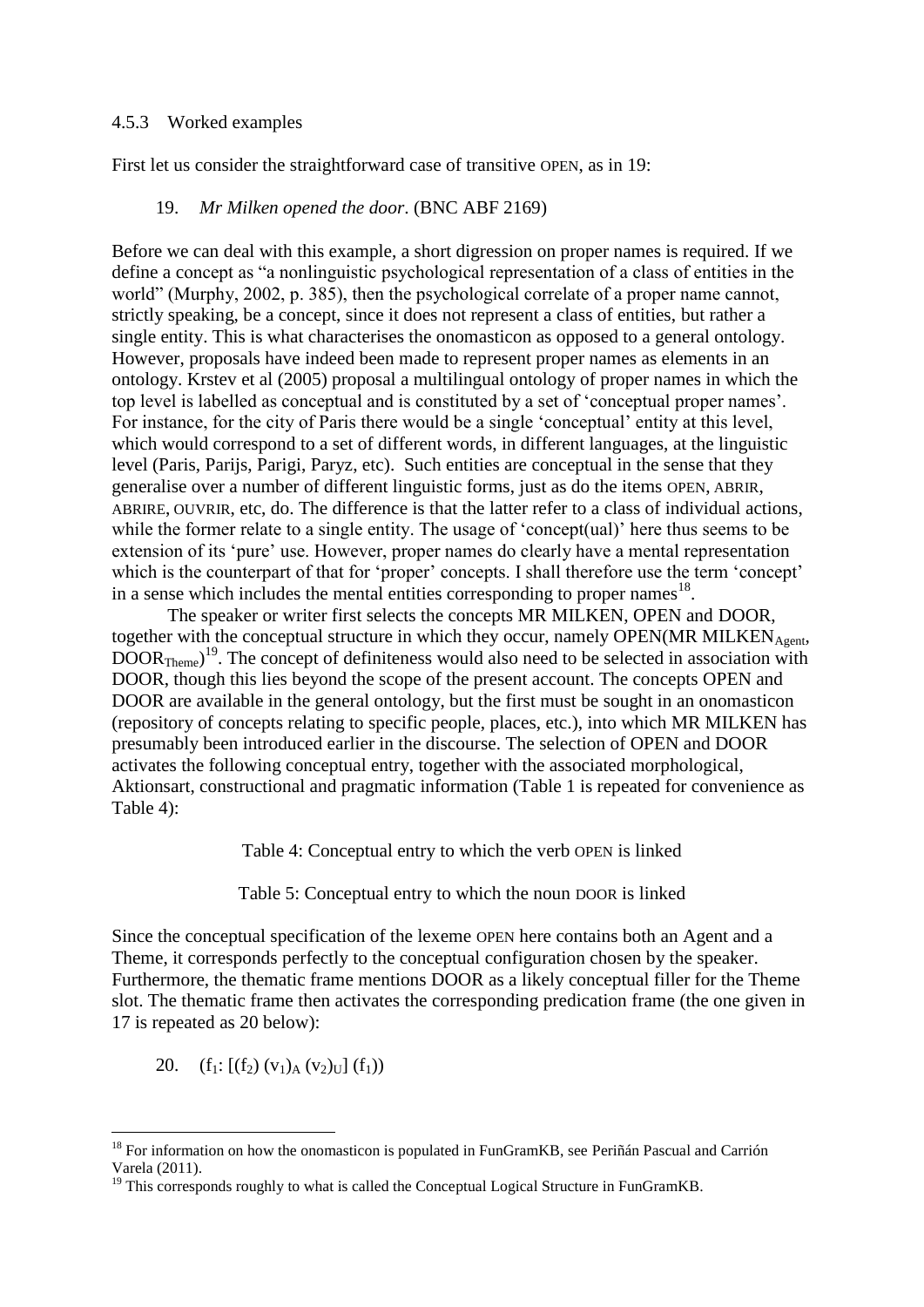This frame, filled in with values for its various components, is then mapped on to the appropriate structure at the morphosyntactic level. The mechanisms postulated here are in line with the production model of Levelt (Levelt, 1989, 1999; Bock and Levelt, 1994), with the important difference that a layer of language-specific semantics (the predication frames) is interposed between the conceptual and morphosyntactic structures, rather than lexemes being associated directly with syntactic frames.

Now let us consider the use of OPEN in [21:](#page-14-0)

21. *Slowly the door opened*. (BNC FPB 146)

<span id="page-14-0"></span>The speaker or writer selects the concepts SLOW, DOOR and OPEN, all available in the general ontology, and the combination which we may represent as (SLOW(OPEN(DOORTheme))), where the concept SLOW has scope over the whole event of the door opening. The conceptual parts of the entries for OPEN and DOOR are activated, together with that for SLOW shown in Table  $6^{20}$ :

Table 6: Conceptual entry to which SLOW is linked

Now, however, the thematic frame for the concept OPEN\_01 does not match the conceptual configuration chosen by the speaker, which contains only one participant. The additional information in the constructional section of the lexical entry is therefore consulted, and it is found that OPEN takes part in the causative/inchoative alternation, the inchoative version having only a single Theme participant. This matches the chosen configuration, so the intransitive predicational frame shown in [22](#page-14-1) is activated:

22.  $(f_1: [(f_2) (v_1)_U] (f_1))$ 

<span id="page-14-1"></span>Clearly, we have dealt only with the default, physical interpretation of OPEN, ignoring the many possible metaphorical uses, such as opening a meeting or a debate (though see §4.5.4 for further discussion). In order to cater for these, we would need to bring in theories of metaphor which lie beyond the scope of the present account – but is should be noted in passing that the Lexical Constructional Model within which FunGramKB is embedded incorporates detailed accounts of metaphorical and metonymic meaning extensions.

Finally, let us examine the example in [23:](#page-14-2)

## 23. *The man kicked the dog into a corner …* (BNC FRK 664)

<span id="page-14-2"></span>All the concepts needed are available in the ontology, as shown in Tables  $7-10^{21}$ :

Table 7: Conceptual entry to which the verb KICK is linked

## Table 8: Conceptual entry to which the noun MAN, in the sense of male human being, is linked

Table 9: Conceptual entry to which the noun DOG is linked

<sup>&</sup>lt;u>.</u>  $20$  'Serial' indicates that the absence of the quality does not imply the presence of the opposing quality. Thus size and speed are serial, but openness is polar. The negation operator is represented by 'n'.

<sup>&</sup>lt;sup>21</sup> Note that there is no concept +KICK\_00 in the ontology. When the evidence does not support the creation of a more specific concept, according to the guidelines set out for the construction of the ontology, then a lexical item will be related to a more general concept, in this case that of hitting.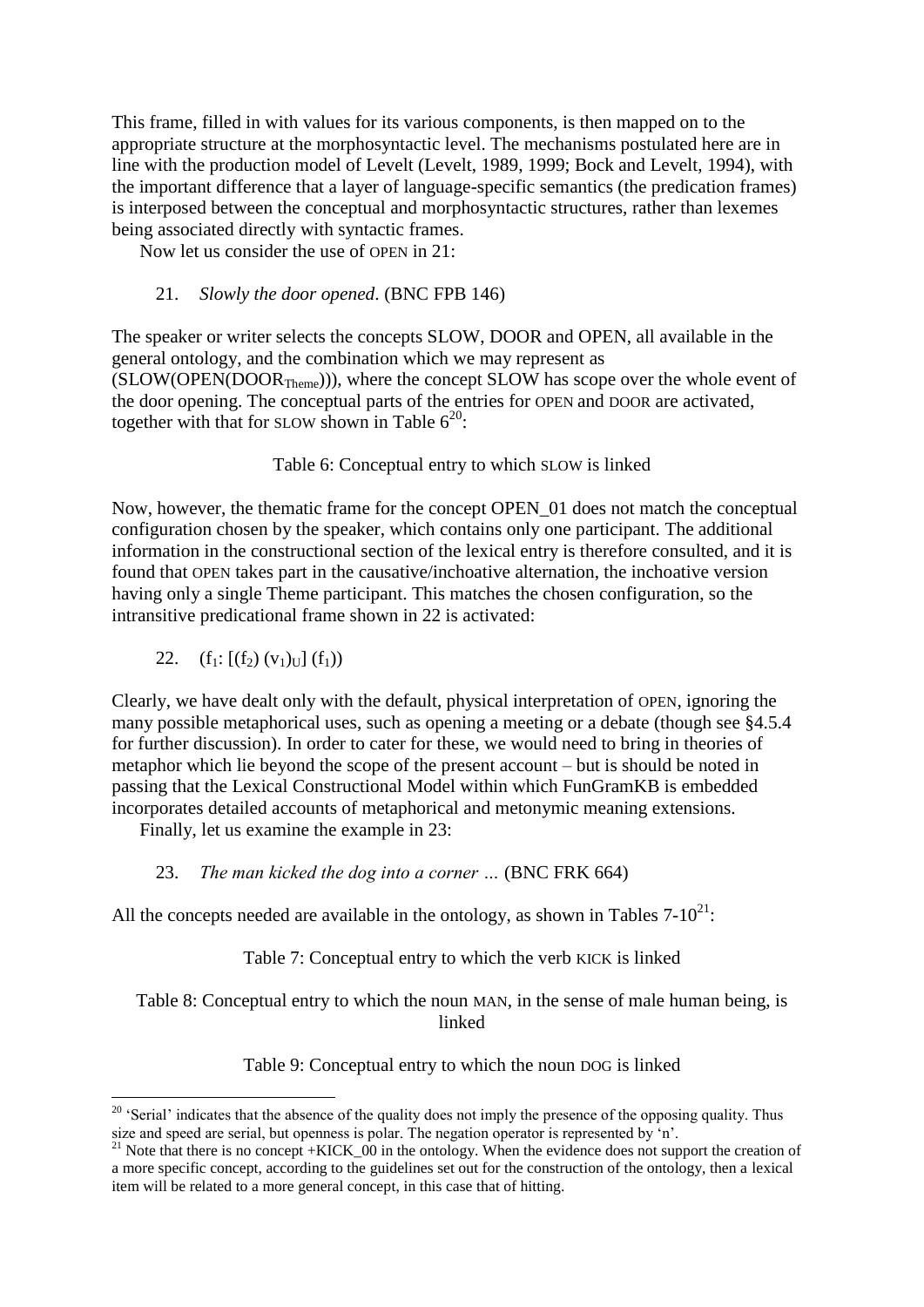Table 10: Conceptual entry to which the noun CORNER is linked

The conceptual configuration  $HIT(MAN<sub>Agent</sub>, DOG<sub>Theme</sub>, CORNER<sub>Goal</sub>)$  corresponds perfectly to the thematic frame to which KICK is linked, and the predication frame shown in [24](#page-15-0) is activated:

## 24.  $(f_1: [(f_2) (v_1)_A (v_2)_{U}(v_3)_L](f_1))$

## <span id="page-15-0"></span>4.5.4 Collocation

1

We have seen that in FunGramKB, collocational information can be derived from two sources. Firstly, the information on characteristic conceptual values for arguments associated with a particular concept predicts that certain collocates will occur with the lexemes linked to this concept, across the various languages for which the ontology is considered to be valid. Secondly, there will also be language-specific collocations. We will deal with each of these in turn.

The fact that e.g. DOOR/WINDOW appear as typical arguments in the thematic frame for +OPEN 01, i.e. the fact that doors and windows are characteristically subject to the process of opening, leads us to expect that the corresponding lexical items will be frequent collocates of the verbs which indicate the process of opening something in all the various languages we are dealing with. As a further example, MEW is linked to the conceptual information shown in Table 11 (again taken from the English lexicon on the FunGramKB website):

Table 11: Conceptual entry to which MEW is linked

This shows that the characteristic Theme is an entity corresponding to the concept +CAT\_00. A similar way of dealing with collocation has also been proposed in Systemic Functional Linguistics by Martin (1992) and Tucker (2006, 2009, pp. 421-422), though not within a cross-linguistic conceptual framework, the idea being that collocates can be modelled as frequent fillers of the various participant roles associated with particular lexical verbs, such as OPEN and MEW – for further discussion see Butler (2009a, p. 61).

In point of fact, the situation is more complex than the simple scenario incorporated into FunGramKB would suggest. In Table 12 are presented, in descending order of frequency, the top 20 nominal lemmas the forms of which collocate with forms of the lemmas OPEN, OUVRIR, ÖFFNEN, ABRIR and APRIRE in the Leeds Internet corpora of English, French, German, Spanish and Italian<sup>22</sup>, within a span of 4 words on the right of the headword, as judged by the log likelihood statistic for estimating collocational strength. Table 13 shows the items for which equivalents occur in all five languages.

Table 12: Top 20 nominal lemmas the forms of which collocate with forms of the lemmas OPEN, OUVRIR, ÖFFNEN, ABRIR and APRIRE in the Leeds internet corpora

Table 13: Items with equivalents across the five languages

It could be argued that the process of opening associated with all of these items corresponds to the concept +OPEN\_01 in the FunGramKB ontology, with some

 $22$  These corpora are available through the Intellitext interface at corpus. leeds. ac. uk/it.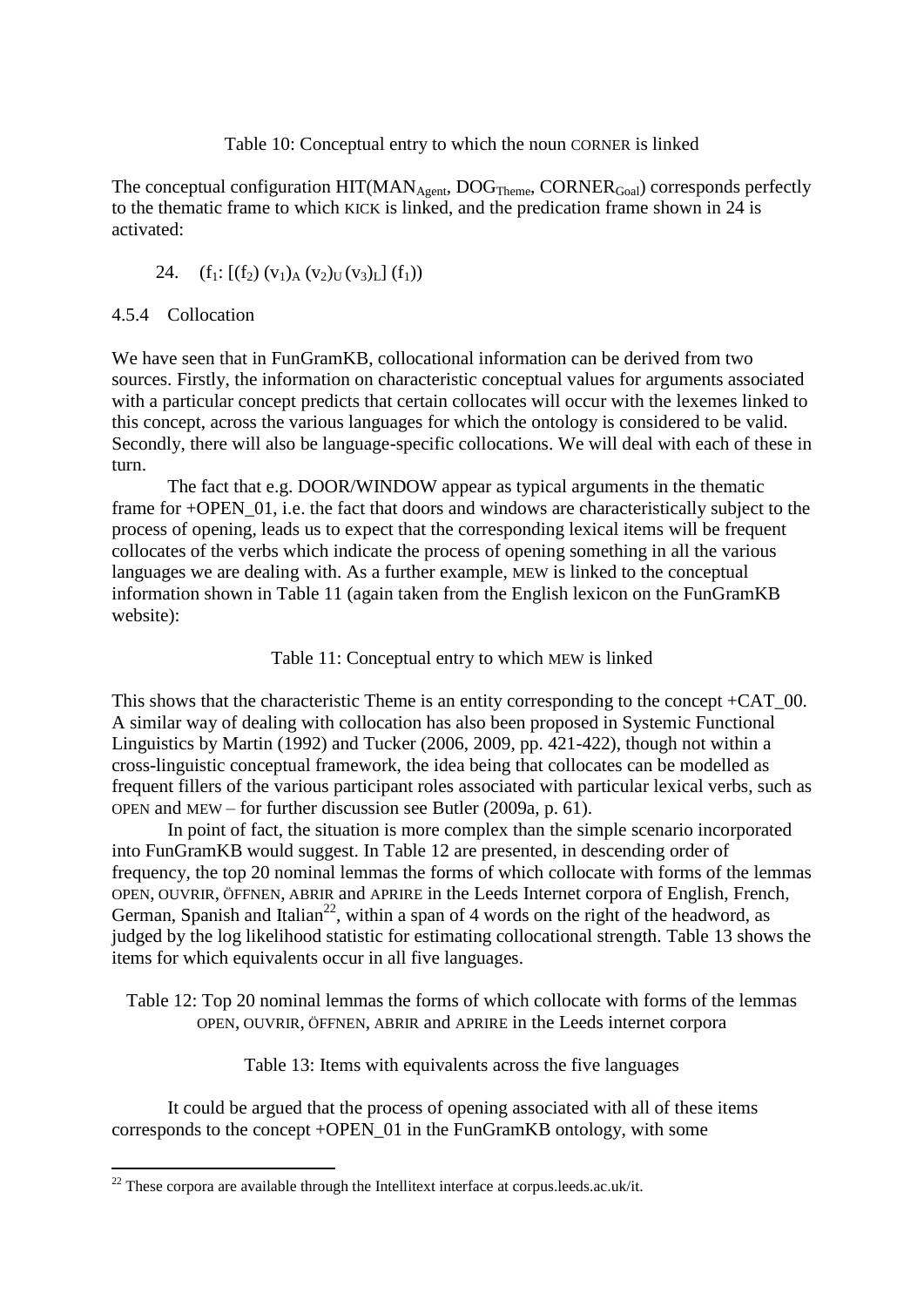modifications of the entry for that concept. The opening of gates is clearly very similar to that of doors and windows. Opening one's eyes or mouth is also a process of movement whose main purpose is to facilitate the passage of something (light; food, drink, air) through the aperture created. If we allow metaphorical rather than literal interpretations, opening one's heart to someone or something is also a way of "letting that someone or something in". With opening the way to something we are creating a space for that something to pass through. +GATE\_00, +EYE\_00, +MOUTH\_00 and +HEART\_00 are available in the FunGramKB ontology, and the English lexical item WAY is linked to the concept +PATH\_00, so that all of these could be added to the specification of typical Themes in the thematic frame of +OPEN\_01. However, there should be a notational convention indicating that these are only typical Themes, not the only possible ones. There are a number of items in the collocation lists which are not common to the top 20 in all languages but would also fit into the specification of Themes for +OPEN 01, such as BOX/BOÎTE/CAJA, FILE/DATEI/FILA, or with non-concrete entities POSSIBILITY/POSIBILIDAD, DÉBAT/DIBATTITO. Furthermore, the specification of a (typical) instrument of opening, currently hand or foot, should be removed, since this is clearly not appropriate in cases such as the opening of eyes or mouths, let alone hearts and ways, and opening with the foot is hardly typical even for doors and gates, and certainly not for windows.

Clearly, there are other types of opening which are implied by the lists of frequent collocates for OPEN and its equivalents in other languages. For example, a collocation found in the English, French and Italian top 20 lists is OPEN + FIRE and its equivalents, and it is hard to see how this could be accommodated within the concept +OPEN\_01, even with metaphorical extension. It is likely that in such cases a new concept would need to be created within the OPEN family, or a single concept OPEN FIRE could be allowed if this were treated as an idiom (cf. TAKE A LEAK, mentioned in §4.5.5 below).

We also need to recognise that there are collocates in one language which do not have direct equivalents in the others, and so are not due to general cognitive properties of concepts, but rather to the lexical peculiarities of particular languages. As an example, consider the Spanish verb PRESTAR, which often corresponds to English LEND: for instance, both can be used in the context of loaning money or personal possessions. Collocational analysis of the Leeds Internet Corpora for the two languages shows that in both we also find the use of these verbs with an object noun phrase such as SUPPORT/APOYO or HELP/AYUDA. However, the most frequent collocate in Spanish is ATENCIÓN ('attention'), while the collocation LEND ATTENTION is not generally found in English, the verb normally used being PAY. A further clear example is the most normal and frequent way of expressing the idea of a very large change, increase or advance. In the Leeds Internet Corpus of English, the most frequent item at the first position to the left of the lexeme LEAP is QUANTUM, whereas in the corresponding internet corpus of Spanish the most frequent item one word to the right<sup>23</sup> of SALTO (the equivalent of LEAP) is CUALITATIVO.

#### 4.5.5 Lexis in relation to situational context

Referring to my own work on lexical choice, which suggests the introduction into FDG of ways of dealing with the effect of contextual parameters such as degree of formality on the choice of lexical items, Hengeveld and Mackenzie explicitly rule out, in their own version of FDG, such a view of the Contextual Component and its relationship with lexical phenomena:

1

 $^{23}$  To the right, because of noun + adjective ordering in Spanish.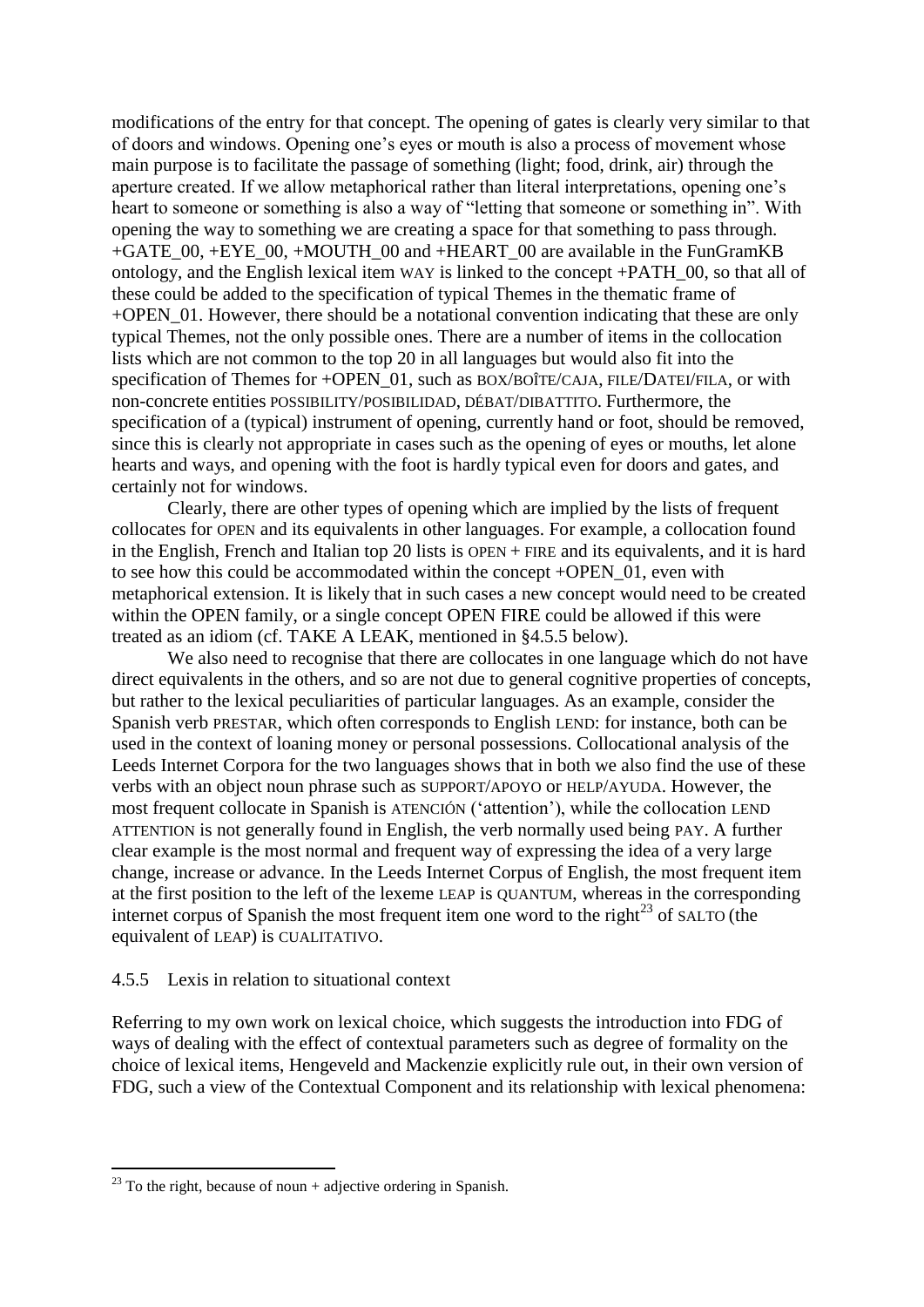Many of the factors which he [Butler: CSB] himself includes in such a Component, like the factors that would induce selection of the informal lexeme *kid* rather than *child* in English to designate a child, would not find their way into an FDG Contextual Component. In an informal context, after all, a child may indeed be evoked by means of *kid*, but nothing prevents the choice of *child*. For this reason, factors relating to matters of genre, register, style, etc, will be included only where these can be shown to have a systematic effect upon grammatical choices in formulation … (Hengeveld and Mackenzie, 2008, p. 10).

Hengeveld and Mackenzie do not mention, however, that in a formal situation there would indeed be stylistic pressure to reject the informal form *kid* in favour of the neutral form, unless the speaker or writer wished to create a humorous effect or temporarily suspend or alter the formal tone. In later work, Mackenzie recognises the possibility not only that the Contextual Component "should be seen as also holding longer-term information about the ongoing situation", but also that it "should perhaps be ascribed even broader functions, encompassing such matters as the nature and purpose of the current interaction as well as the socio-cultural environment in which it is taking place" (Mackenzie, 2011, p. 1), though his paper continues to espouse a more conservative view, and he himself remains agnostic on the issue (Mackenzie, pers. comm.). This is a welcome development, since contextual factors such as the degree of formality of the situation as perceived or manipulated by the speaker, the genre of the interaction being engaged in, the dialect being used, and many more, do indeed influence grammatical and phonological as well as lexical choices. As a brief, random selection of such influences, consider the more frequent use of passive verbs in technical texts, the effect of formality on phonological realisation, or the use of verb forms in standard and non-standard dialects of English. Hengeveld and Mackenzie would no doubt reply that such influences are probabilistic in nature, and so fall outside the scope of FDG, which is concerned only with what is obligatory in the grammar, rather than with what is more frequent in certain contextual circumstances. However, as noted earlier, functional linguistics is claimed to be motivated first and foremost by the claim that language is primarily a form of communication, and that this fact is crucial to an understanding of what languages are like. If we are to take this claim seriously, we must surely investigate language as it is actually used by speakers and writers, and there is ample evidence from functional-cognitive usage-based models (see e.g. Bybee and Hopper, 2001; Bybee 2010) for the inherently probabilistic nature of language and the crucial role of frequency in how we process it and how it is learned. In the interests of psychological/cognitive and acquisitional adequacy, it is important for FDG to be responsive to such facts, though it is hard to see how this can be done within the model as currently conceived..

There is already work in FDG which puts forward this view. Connolly (2007a), in a paper on context in FDG, begins as follows:

Any approach to language that merits the epithet 'functional' has to take into account not only the lexical, morphosyntactic and semantic resources afforded by the language system, but also the ways in which those resources may be deployed for the purposes of communication. An important fact about communication is that it always takes place in a context, and such contextually-situated use of language constitutes the essential concern of pragmatics. (Connolly, 2007a, p. 11)

Connolly puts forward a model of context as a structured but dynamic construct, changing to some degree as the discourse proceeds. Four broad distinctions are made within context as a whole (Connolly, 2007b): discoursal vs. situational, physical vs. socio-cultural, narrower vs.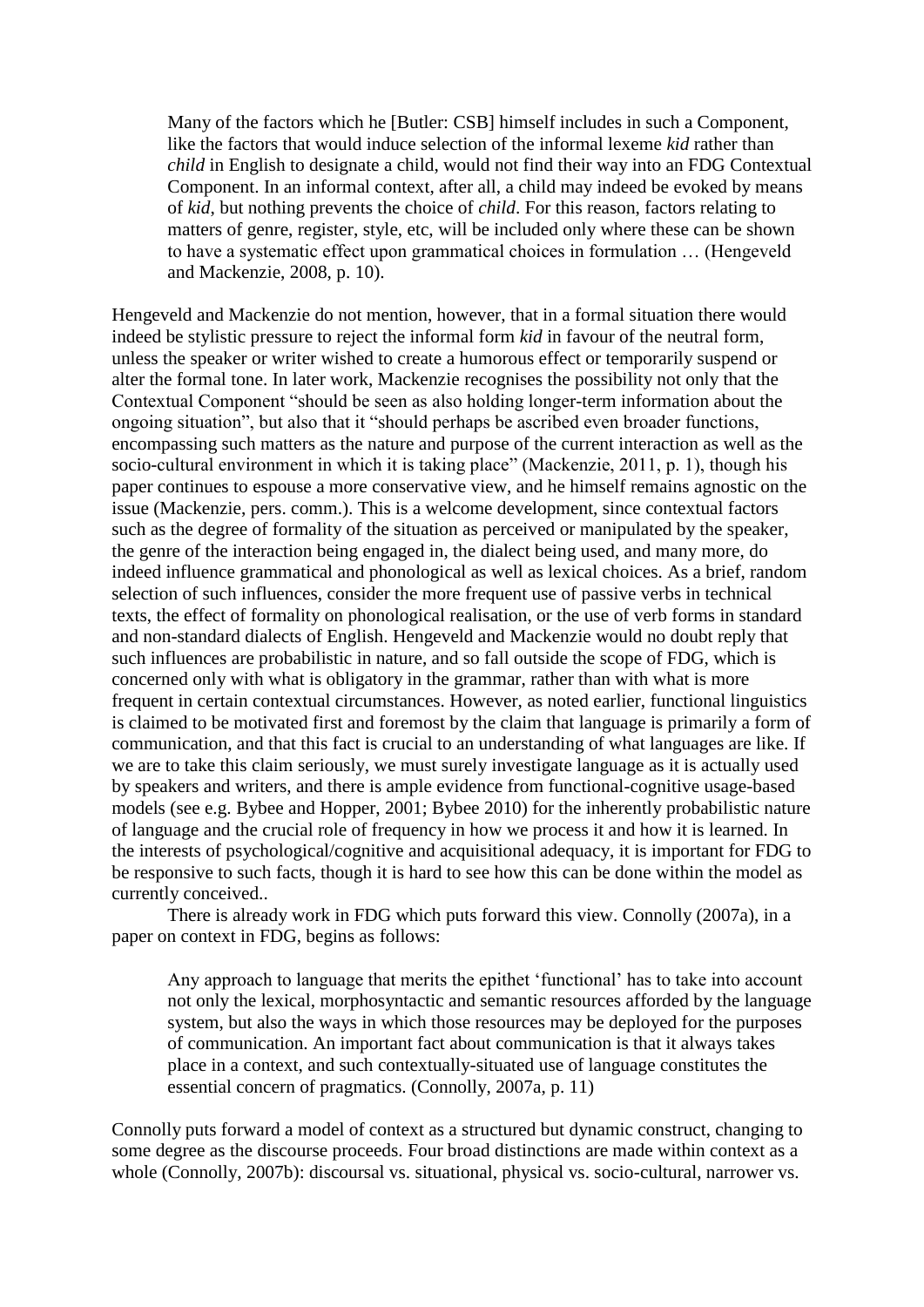broader, mental vs. extra-mental. Discourse context is constituted by "the surrounding (relevant) multimodal discourse, including both the linguistic and non-verbal aspects", while the situational context comprises "the part of the context that falls outside of the current (or any other) discourse", and is divided into its physical aspect, including factors such as time and space, and socio-cultural aspects, "notably social organisation and norms of thought and behaviour" (Connolly, 2007a: 14-15). Both discoursal and situational context can be seen in narrower or broader terms. The narrower discoursal context is the rest of the discourse being described, and is what Hymes (1972) referred to as the 'setting'; it includes the animate and inanimate entities present, and location in time and space. The broader discoursal context includes other discourses which may be relevant ('intertextuality'). The narrower situational context is provided by the immediate surroundings, and constitutes what Hymes called the 'scene', including (i) the discourse participants, their social and psychological properties, including the social relationship between them, (ii) the type of occasion involved, characterised by, for instance, its degree of formality, and (iii) the purposes and outcomes of the discourse. The broader situational context is what is provided, physically and socioculturally, outside the immediate context. Finally, the mental context is "that part of the context that resides in the minds of the producers and the interpreters (including analysts) of a discourse or fragment", and the extra-mental context is anything outside the mental sphere. Context is thus characterised as a multidimensional, hierarchically-structured part of a model of interacting participants.

Connolly (2011) offers revisions and enhancements of what he now calls his extended model of context (EMC). In particular, he presents an architecture for the discoursal and situational context components of the EMC which is intended to support a dynamic implementation of FDG. He gives an account of the ways in which both of these components influence the Grammatical Component. Crucially for our purposes here, Connolly supports the incorporation of probabilistic information into FDG, as advocated earlier in the present section:

Hengeveld and Mackenzie's restriction of contextual relevance to factors with a systematic influence on grammatical choices also calls for comment. They interpret this criterion very narrowly, confining it to cases of 'mandatory' influence [...]. However, in principle, systematic *quantitative* relationships are also possible, and if FDG is to offer an attractive face to sociolinguists and psycholinguists, for example, then, it is possible that statistical systematic relationships may, indeed, need to be countenanced. (Connolly, 2011, 20, emphasis in original)

Connolly also discusses the interaction of the Grammatical, Contextual and Conceptual Components, pointing out that since context must be mentally represented in order for the information in it to be used, the Conceptual Component obligatorily acts as an intermediary in handling this information.

We have already seen that FunGramKB provides, in lexical entries, information about style, register and domain, which would fall into the narrower situational context (subclass: type of occasion) in Connolly's model. For instance, the entry in the English lexicon for TAKE A LEAK, which has the underlying concept +EXPEL\_00 and a thematic frame indicating that what is characteristically expelled is urine and that the location of expulsion is a body part, is also marked as slang in the style section, while the lexical item MASTICATE is marked as formal. Once again, this would be a good model for FDG to follow.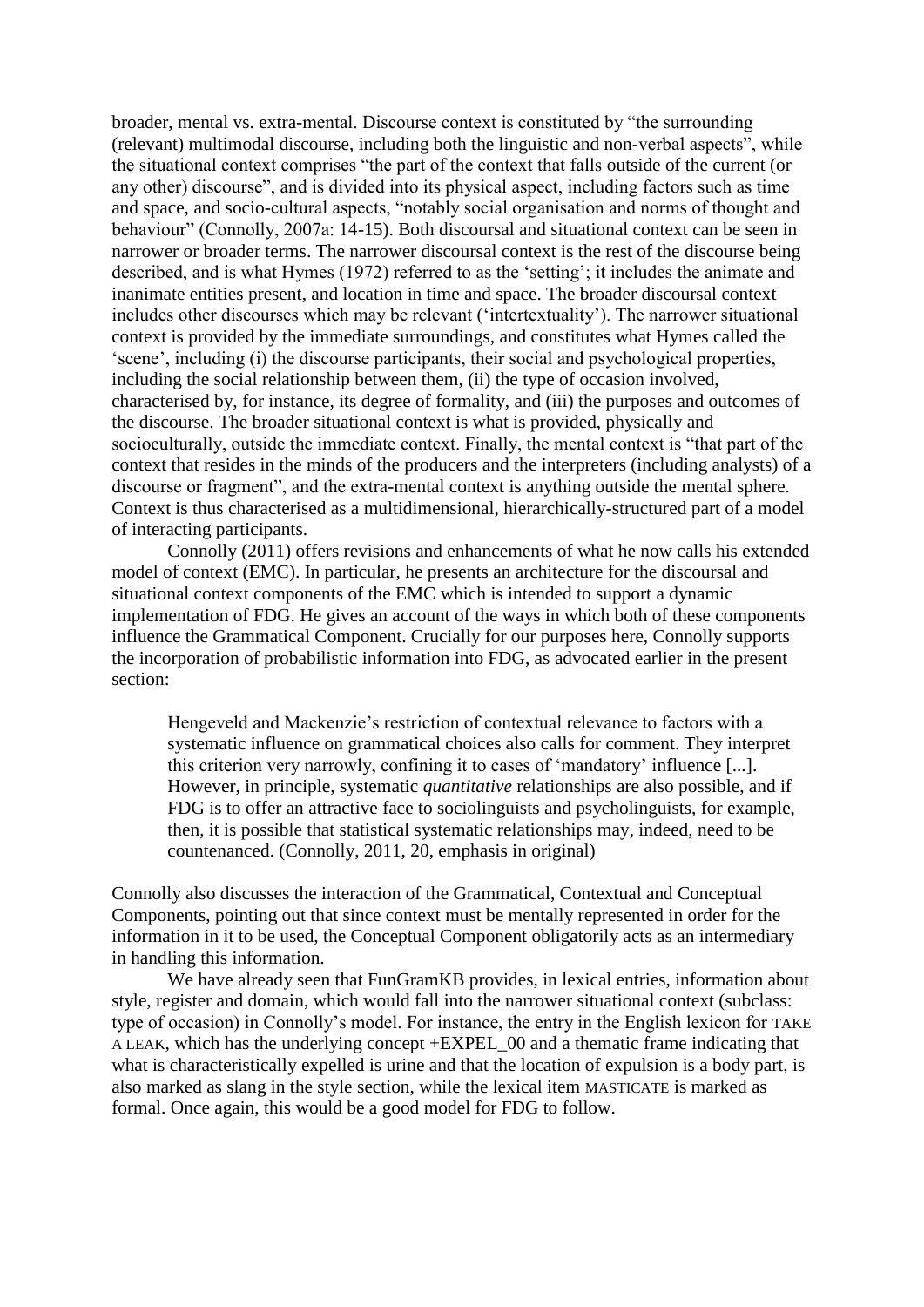#### *4.6 Between grammar and lexis: prefabricated expressions*

Hengeveld and Mackenzie (2008) adopt a strict division between grammar and lexicon in FDG, a position which is also held in RRG (see Van Valin, 2005, pp. 158-161)<sup>24</sup>. We have seen that lexemes in FDG are independent of the predication frames into which they are slotted once the frames themselves have been selected. The division between the grammatical and the lexical is also evident in the distinction, carried over from Functional Grammar, between operators, which (apart from those having their effect at the phonological level) are realised morphosyntactically, and modifiers, which are lexical in their realisation. This approach contrasts strongly with that in Systemic Functional Linguistics and in cognitive models, where grammar and lexis are seen as on a continuum, with no sharp dividing line between them.

The approach taken in mainstream FDG faces several problems. The distinction between lexical (content) words and grammatical (form) words is a notoriously slippery one, and this, as has been pointed out by critics in the literature, casts some doubt on the validity of the operator/modifier distinction. Furthermore, it is necessary, at some point in the model, to relate the meanings of operators such as those for tense, and their modifier counterparts, temporal adverbials. A productive test bed for the grammatical/lexical distinction is prepositions (or, more generally, adpositions), and here we have two contemporaneous but rather different proposals: Hengeveld and Mackenzie (2008, pp. 251, 259-260) make a distinction between lexical adpositions, such as English *during*, *before*, *after*, *prior to*, and grammatical ones, such as *at*, *from*, *for*, *until*/*till*/*to* used in time expressions, which express semantic functions; Keizer (2008), on the other hand, claims that almost all English prepositions are lexical, the exceptions being *of* and *by* when used to introduce arguments. Keizer (2007), in her detailed study of the criteria which can be used to support the lexical/grammatical dichotomy in FDG, concludes that although this distinction is useful, as is that between operators and predicates, there is no one-to-one relationship between the two classifications.

However, perhaps the most serious problem with a sharp distinction between the grammatical and the lexical is that is makes it difficult for FDG to accommodate certain kinds of 'prefabricated' expression, which combine obligatory grammatical structures with partially-constrained filling of slots by lexical items. A clear instance is the family of expressions which we may represent schematically as in [25,](#page-19-0) which underlies examples such as [26-](#page-19-1)[28](#page-19-2) (for an account based on Systemic Functional Grammar, see Tucker, 1996):

- <span id="page-19-0"></span>25. NP HAVE + *n't the* {faintest/slightest/foggiest/least/remotest} {idea/notion/concept/clue}
- <span id="page-19-1"></span>26. *I haven't the faintest idea who they are*. (BNC KCX 2029)
- 27. *…when or where that will be we haven't the faintest idea*. (BNC JYE 4237)
- 28. *I haven't the foggiest idea*. (BNC KCX 6431)

<span id="page-19-2"></span>There is overwhelming evidence from corpus studies that partially filled expressions of this type are extremely important, both quantitatively and qualitatively, in the language we routinely use. It is much easier to account for such expressions in a constructional approach

1

 $24$  The following brief discussion summarises that in Butler (2009a, pp. 56-59).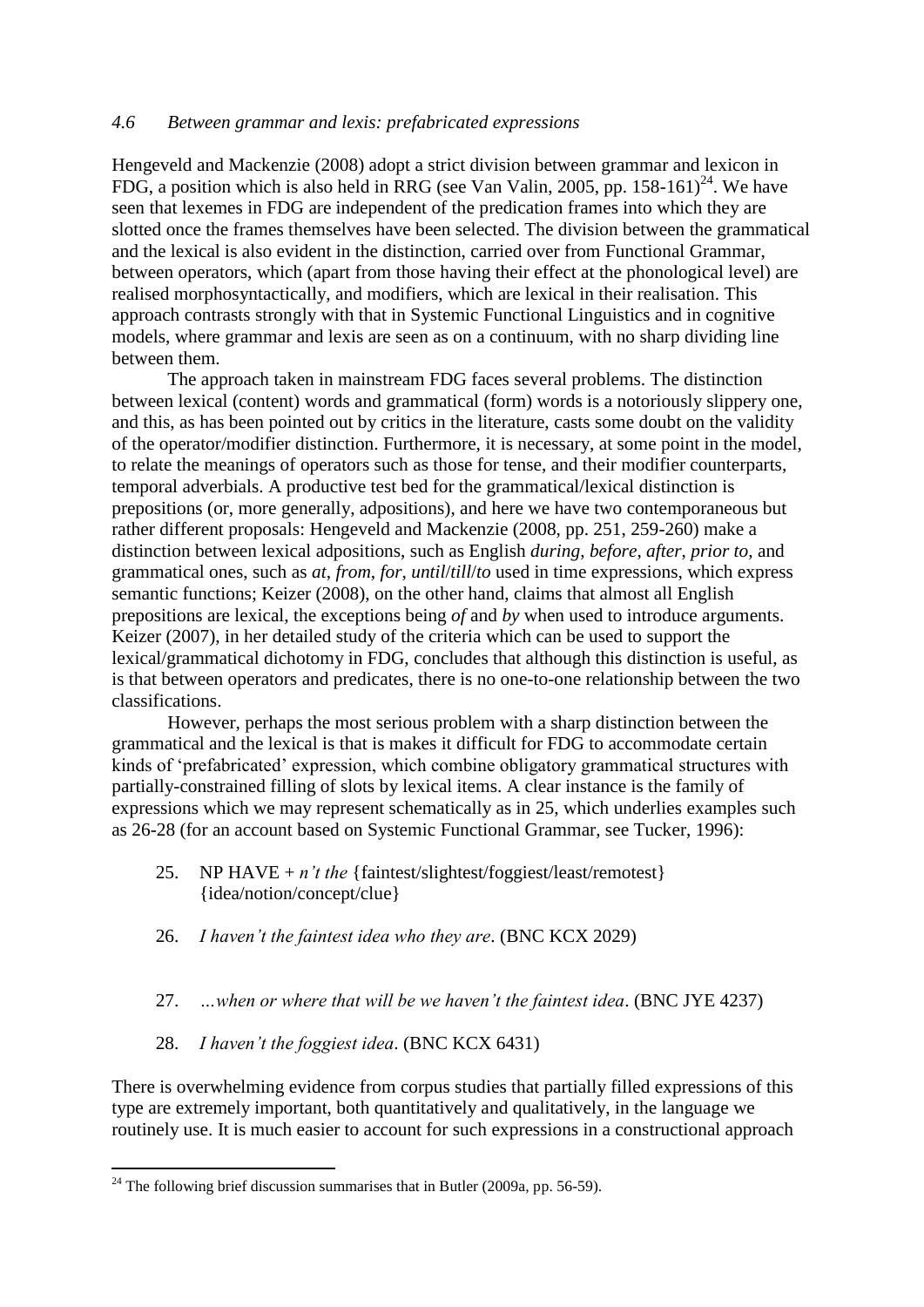to language which accepts that there is a continuum between words, partially filled expressions with slots, and abstract constructions such as the ditransitive, resultative, etc. (see e.g. Goldberg, 2006, p. 5).

One possible way of approaching this problem is suggested by the observation in Hengeveld and Smit (2009, p. 1120) that "predication frames are stored as primitives in the fund, just as lexemes", the fund being taken over from Functional Grammar as "[t]he component that contains all the predicates and terms from which predications can be construed" (Dik, 1997, p. 58). It would therefore be possible to propose that the fund consists of a continuum, with simple lexemes at one end, predication frames at the other, and schemata for partially prefabricated expressions between the two ends, an idea which is left as a possibility for further research.

## **5. Conclusion**

In this article, I have taken inspiration from ideas put forward by García Velasco (2007), in order to sketch a model for the lexicon in FDG and its interaction with the Conceptual and Contextual Components. While totally agreeing with García Velasco that an account of the lexicon in a functional theory needs to go well beyond the specification of properties relevant to the morphosyntax, to embrace the lexical competence of language users in all its richness, I have proposed a number of developments and modifications of his account which, I believe, may prove useful in the elaboration of a model for lexical phenomena in FDG.

Firstly, I argue for something which is implicit in García Velasco's proposal, namely that the construction of structural frames is mediated through lexical selection, rather than frames being selected first as proposed by Hengeveld and Mackenzie (2008). Secondly, I show that despite García Velasco's proposal to minimise the decompositional aspects of many current approaches to the lexicon, decomposition is indeed still needed. Thirdly, I attempt to put some flesh on the bones of García Velasco's claim that the lexicon needs to be connected to the Conceptual Component, proposing that what is needed is a hierarchically structured ontology which is language-neutral, within the scope of a set of culturally-related languages, together with a set of lexicons, one for each language. I suggest that the FunGramKB model already elaborated within the Lexical Constructional Model provides a suitable basis for adaptation in FDG, and demonstrate the parallels between the thematic frames of the FunGramKB model and the predication frames of FDG. I also show how constructional alternations, such as the causative/inchoative, caused motion and resultative, could be handled within the model I have proposed. Three worked examples are provided. Finally, the paper demonstrates how collocation, lexical variation with register and dialect, and partially prefabricated expressions can be dealt with in the model.

## **Acknowledgements**

The research for this article was partially financed by the research project INCITE09 204155 PR (Autonomous Government of Galicia) and FFI2010-19380 (Spanish Ministry of Science and Innovation). I am grateful to Daniel García Velasco, Lachlan Mackenzie, Ricardo Mairal Usón and Carlos Periñán Pascual for their valuable comments on earlier drafts, which have led to substantial improvements.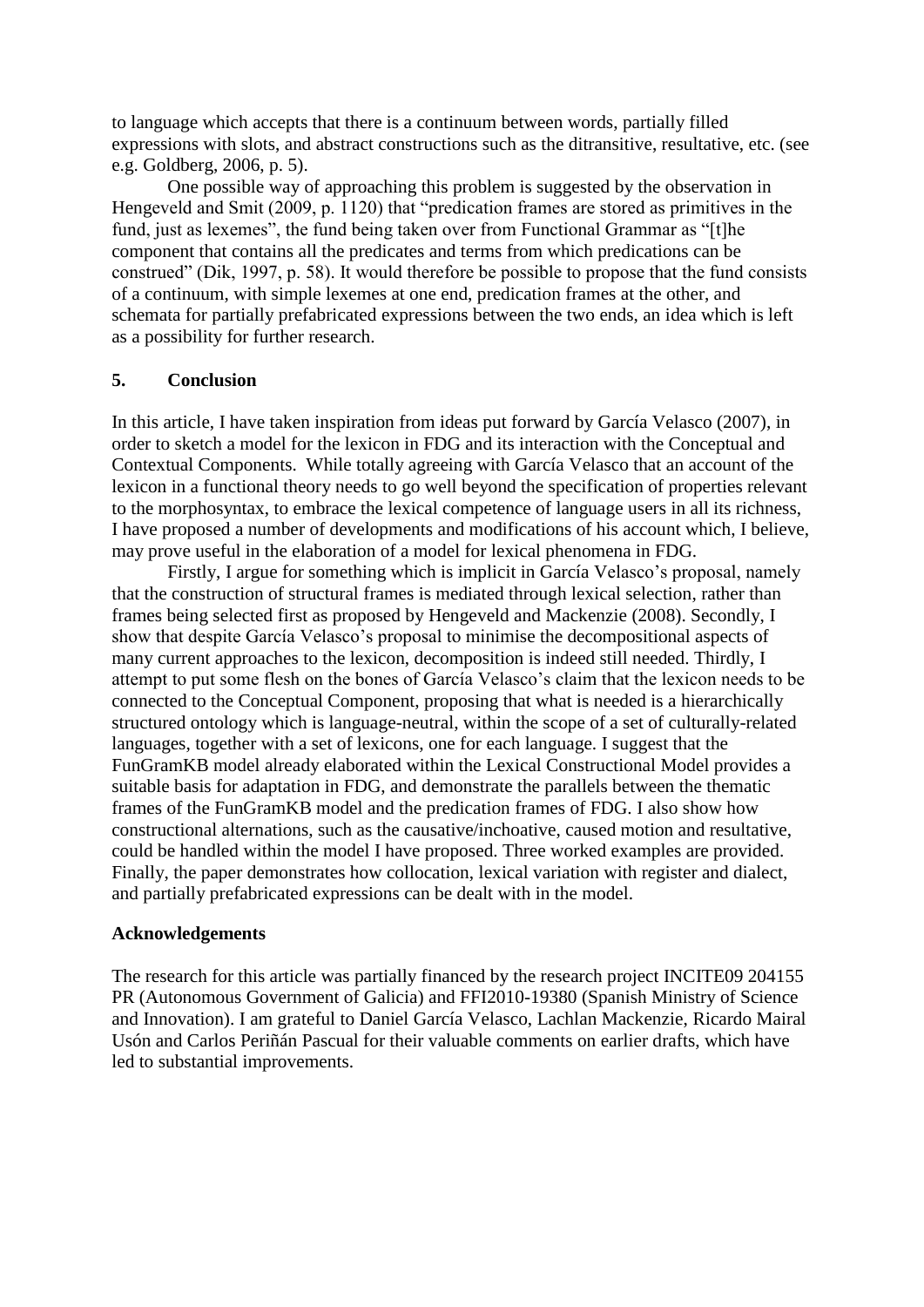## **References**

Bock, K., Levelt, W.J.M., 1994. Language production: grammatical encoding. In: Gernsbacher, M.A. (Ed.), Handbook of Psycholinguistics. Academic Press, New York, pp. 945-84.

Butler, C.S., 2008a. Cognitive adequacy in structural-functional theories of language. Language Sciences 30, 1-30.

Butler, C.S., 2008b. Interpersonal meaning in the noun phrase. In: García Velasco, D., Rijkhoff, J. (Eds.), The Noun Phrase in Functional Discourse Grammar. (Trends in Linguistics, Studies and Monographs, 195). Mouton de Gruyter, Berlin and New York, pp. 221-261.

Butler, C.S., 2009a. Lexical phenomena in Functional Discourse Grammar and Systemic Functional Linguistics. In: Slembrouck, S., Taverniers, M., van Herreweghe, M. (Eds.), From *will* to *well*: Studies in Linguistics Offered to Anne-Marie Simon-Vandenbergen. Academia Press, Gent, pp. 55-67.

Butler, C.S., 2009b. Criteria of adequacy in functional linguistics. Folia Linguistica 43 (1), 1- 66.

Butler, C.S., 2009c. From conceptualisation to morphosyntax in Functional Discourse Grammar: the role of predication frames. Paper given at workshop on the Morphosyntactic Level in Functional Discourse Grammar, Gijón, Spain, 17-18 September 2009.

Butler, C.S., 2009d. The Lexical Constructional Model: genesis, strengths and challenges. In: Butler, C.S., Martín Arista, J. (Eds.), Deconstructing Constructions. John Benjamins, Amsterdam and Philadelphia, pp. 117-152.

Bybee, J., 2010. Language, Usage and Cognition. Cambridge University Press, Cambridge. Bybee, J, Hopper, P. (Eds.), 2001. Frequency and the Emergence of Linguistic Structure. (Typological Studies in Language 45.) John Benjamins: Amsterdam and Philadelphia. Connolly, J.H., 2007a. Context in Functional Discourse Grammar. ALFA Revista de Lingüística 51 (2), 11-33.

Connolly, J.H., 2007b. Mental context and the expression of terms within the English clause: an approach based on Functional Discourse Grammar. In: Hannay, M., Steen, G.J. (Eds.), Structural-Functional Studies in English Grammar: In Honour of Lachlan Mackenzie. John Benjamins, Amsterdam and Philadelphia, pp. 193-208.

Connolly, J.H., 2011. The contextual component within a dynamic implementation of the FDG model: structure and interaction. Written version of a paper presented at the Workshop on the Contextual Component in Functional Discourse Grammar, University of Barcelona, Spain, 8-9 September 2011.

Dik, S.C., 1977. The Theory of Functional Grammar. Part 1: The Structure of the Clause. Ed. Kees Hengeveld. Mouton de Gruyter, Berlin and New York.

Fernández, E.M., Cairns, H.S., 2011. Fundamentals of Psycholinguistics. John Wiley, Chichester.

García Velasco, D., 2007. Lexical competence and Functional Discourse Grammar. ALFA Revista de Lingüística 51 (2), 165-187.

García Velasco, D.. Hengeveld, K., 2002. Do we need predicate frames? In: Mairal Usón, R., Pérez Quintero, M.J. (Eds.), New Perspectives on Argument Structure in Functional

Grammar. (Functional Grammar Series 25.) Mouton de Gruyter, Berlin and New York, pp. 95-123.

Goldberg, A.E., 2006. Constructions at Work: The Nature of Generalization in Language. Oxford University Press, Oxford and New York.

Harley, T.A., 2008. The Psychology of Language: From Data to Theory.  $3^{rd}$  ed. Psychology Press, Hove and New York.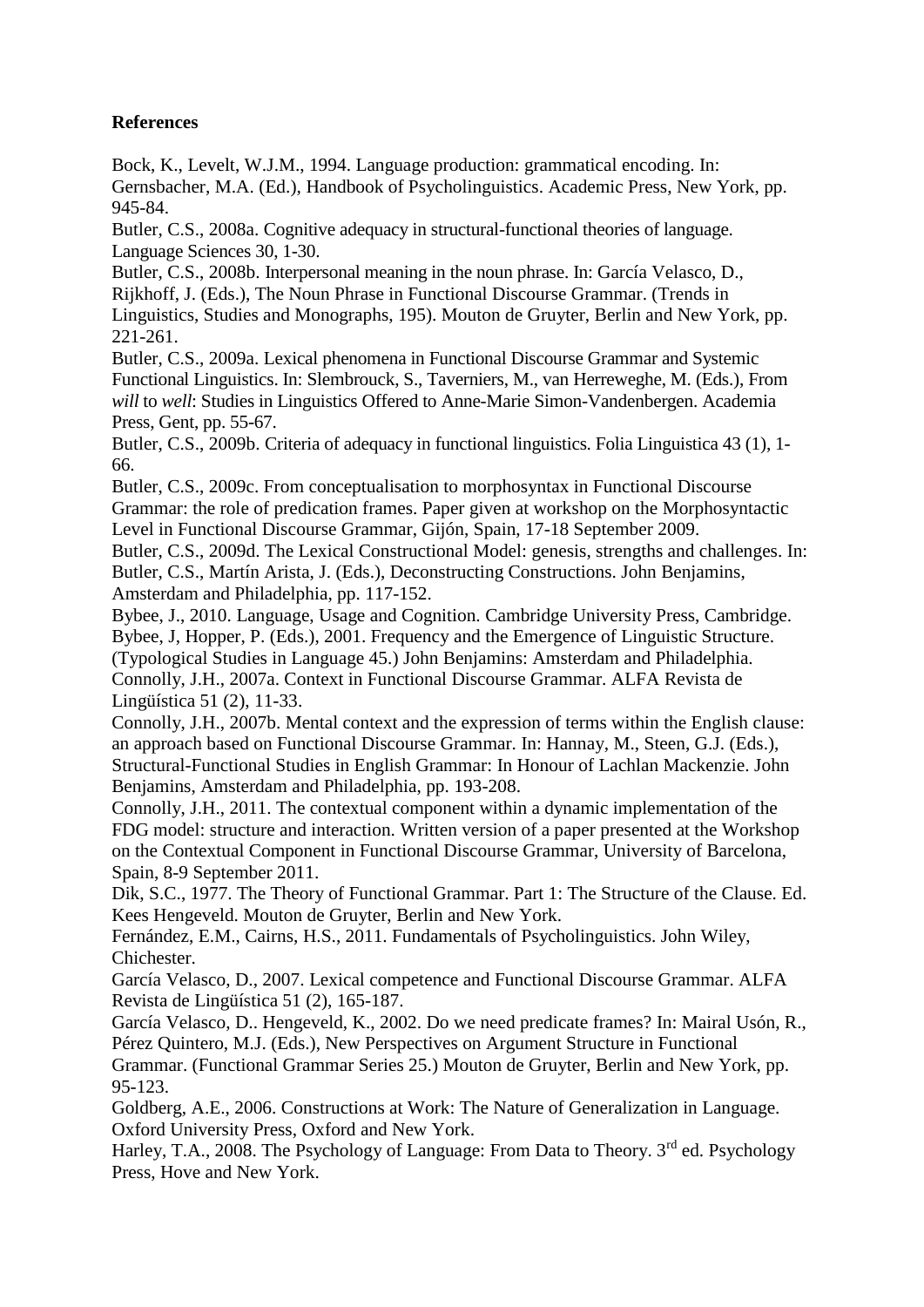Hengeveld, K., 2004. Epilogue. In: Mackenzie, J.L., Gómez-González, M.L.A. (Eds.), A New Architecture for Functional Grammar. (Functional Grammar Series 24.) Mouton de Gruyter, Berlin and New York, pp. 365-378.

Hengeveld, K., 2005. Dynamic expression in Functional Discourse Grammar. In: de Groot, C., Hengeveld, K. (Eds.), Morphosyntactic Expression in Functional Grammar. (Functional Grammar Series 27.) Mouton de Gruyter, Berlin and New York, pp. 53-86.

Hengeveld, K., Mackenzie, J.L., 2008. Functional Discourse Grammar: A Typologically-Based Theory of Language Structure. Oxford University Press, Oxford and New York.

Hengeveld, K., Smit, N., 2009. Dynamic formulation in Functional Discourse Grammar. Lingua 119 (8), 1118-1130.

Honselaar, W., Keizer, E., 2009. Lexicon and frames in FDG: a treatment of Dutch *bekend zijn* 'to be familiar, well known', *behandelen* 'to treat' and *trouwen* 'to marry'. Lingua 119 (8), 1212-1241.

Hymes, D., 1972. Models of the interaction of language and social life. In: Gumperz, J.J., Hymes, D. (Eds.), Directions in Sociolinguistics: The Ethnography of Communication. Holt, Rinehart and Winston, New York, pp. 35-71.

Jackendoff, R., 1990. Semantic Structures. MIT Press, Cambridge, MA.

Jiménez Briones, R., Luzondo Oyón, A., 2011. Building ontological meaning in a lexicoconceptual knowledge base. ONOMÁZEIN 23, 11-40.

Keizer, E., 2007. The lexical-grammatical dichotomy in Functional Discourse Grammar. ALFA Revista de Lingüística 51 (2), 35-56.

Keizer, E., 2008. English prepositions in Functional Discourse Grammar. Functions of Language 15 (2), 216-256.

Keizer, E., 2009. Verb-preposition constructions in FDG. Lingua 119 (8), 1186-1211. Krstev, S., Vitas, D., Maurel, D., Tran. M., 2005. Multilingual ontology of proper names. In: Vetulani, Z. (Ed.), Proceedings of Second Language and Technology Conference, Poznań, pp. 116-119.

Langacker, R.W., 1987. Foundations of Cognitive Grammar. Volume I: Theoretical Prerequisites. Stanford University Press, Stanford, CA.

Levelt, W.J.M., 1989. Speaking: From Intention to Articulation., MIT Press, Cambridge, MA.

Levelt, W.J.M., 1999. Producing spoken language: a blueprint of the speaker. In: Brown, C.M., Hagoort, P. (Eds.), The Neurocognition of Language. Oxford University Press, Oxford, pp. 83-122.

Mackenzie, J.L., 2011. The Contextual Component in a dialogic FDG. Written version of a paper presented at the Workshop on the Contextual Component in Functional Discourse Grammar, University of Barcelona, Spain, 8-9 September 2011.

Mairal Usón, R., Pérez Quintero, M.J., 2002. Introduction. In: Mairal Usón, R., Pérez Quintero, M.J. (Eds.), New Perspectives on Argument Structure in Functional Grammar. (Functional Grammar Series 25.) Mouton de Gruyter, Berlin and New York, pp. vii-xii.

Mairal Usón, R., Periñán-Pascual, C., 2009. The anatomy of the lexicon component within the framework of a conceptual knowledge base. Revista Española de Lingüística Aplicada 22, 217-244.

Mairal Usón, R., Ruiz de Mendoza Ibáñez, F.J., 2009. Levels of description and explanation in meaning construction. In: Butler, C.S., Martín Arista, J. (Eds.), Deconstructing

Constructions. John Benjamins, Amsterdam and Philadelphia, pp. 153-198.

Marconi, D., 1997. Lexical Competence. MIT Press, Cambridge, MA.

Martin, J.R., 1992. English Text: System and Structure. John Benjamins, Amsterdam and Philadelphia.

Murphy, G.L., 2002. The Big Book of Concepts. MIT Press, Cambridge, MA.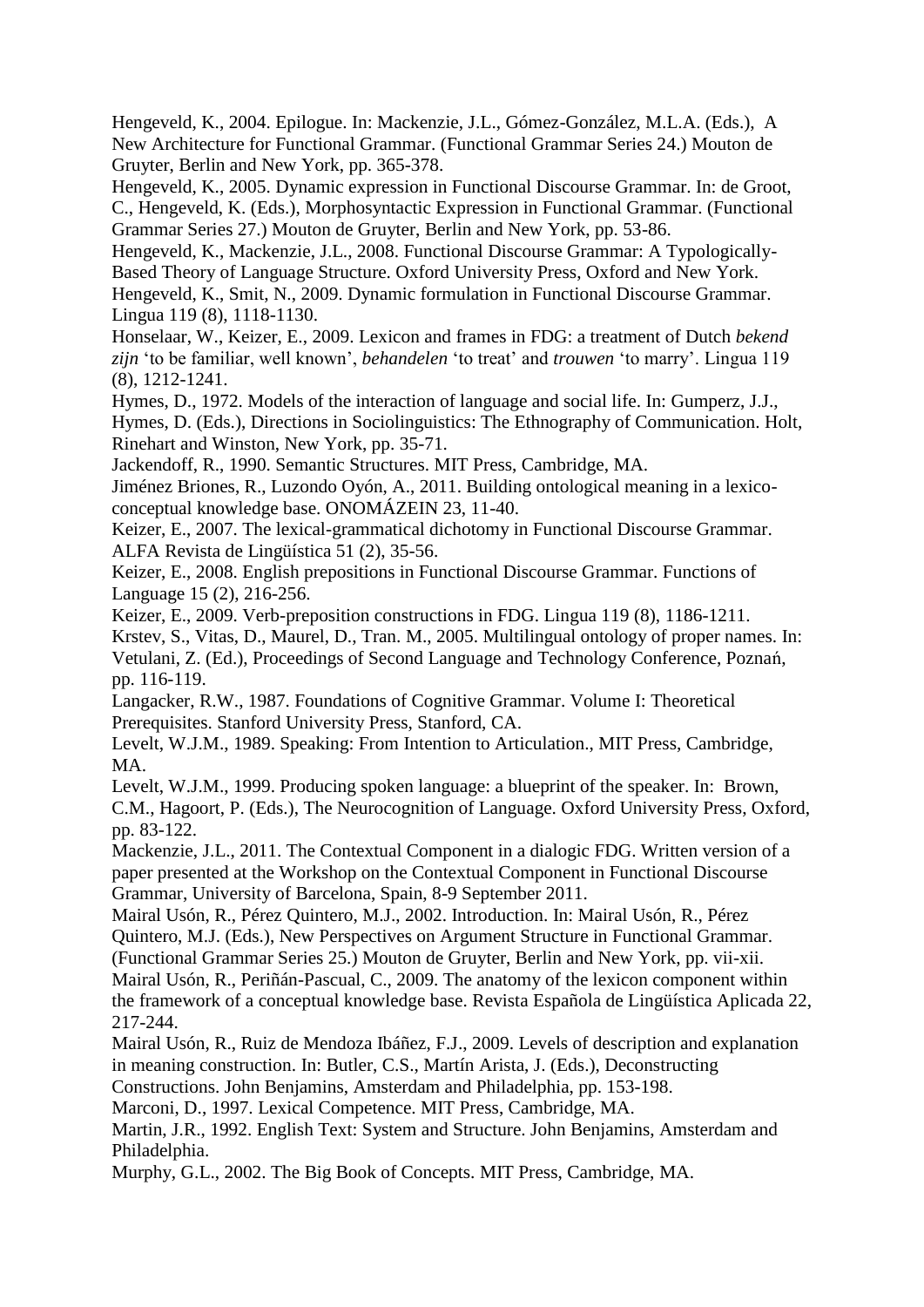O'Neill, G., 2011. Humming, Whistling, Singing, and Yelling in Pirahã. Context and channels of communication in FDG. Written version of paper presented at the Workshop on the Contextual Component in Functional Discourse Grammar, University of Barcelona, Spain, 8-9 September 2011.

Periñán-Pascual, C., Arcas-Túnez, F., 2008. A cognitive approach to qualities in NLP. Procesamiento del Lenguaje Natural 41, 137-144.

Periñán-Pascual, C., Arcas–Túnez, F., 2010. Ontological commitments in FunGramKB. Procesamiento del Lenguaje Natural 44, 27-34.

Periñán Pascual, C., Carrión Varela, M.L., 2011. FunGramKB y el conocimiento cultural. ANGLOGERMANICA ONLINE 2011, 87-105.

Periñán-Pascual, C., Mairal Usón, R., 2010. La Gramática de COREL: un lenguaje de representación conceptual. ONOMÁZEIN 21 (1), 11-45.

Ruiz de Mendoza Ibáñez, F.J., Gonzálvez-García, F., 2011a. Illocutionary meaning revisited: Subjective-transitive constructions in the Lexical Constructional Model. In: Stalmaszczyk, P. (Ed.), Cognitive and phenomenological turns in philosophy of language and linguistics (Łódź Studies in Language). Peter Lang, Frankfurt am Main, pp. 65-77.

Ruiz de Mendoza Ibáñez, F.J., Gonzálvez-García, F., 2011b. The illocutionary value of subjective transitive constructions: A view from the Lexical Constructional Model. Paper given at the 44th Annual Meeting of the Societas Linguistica Europaea, University of La Rioja, Spain, 8 September 2011.

Ruiz de Mendoza, F.J., Mairal Usón, R., 2008. Levels of description and constraining factors in meaning construction: an introduction to the Lexical Constructional Model. Folia Linguistica 42 (2), 355-400.

Ruiz de Mendoza, F.J., Mairal Usón, R., 2011. Constraints on syntactic alternation: lexicalconstructional subsumption in the Lexical-Constructional Model. In: Guerrero Medina, P. (Ed.), Morphosyntactic Alternations in English. Functional and Cognitive Perspectives. Equinox, London and Oakville, CT, pp. 62-82.

Schönefeld, D., 2001. Where Lexicon and Syntax Meet*.* Mouton de Gruyter, Berlin and New York.

Slobin, D.I., 1996. From "thought and language" to "thinking for speaking". In: Gumperz, J.J., Levinson, S.C. (Eds.) Rethinking Linguistic Relativity. Cambridge University Press, Cambridge, pp. 70-96.

Tucker, G.H., 1996. So grammarians haven't the faintest idea: reconciling lexis-oriented and grammar-oriented approaches to language. In: Hasan, R., Cloran, C., Butt, D.G. (Eds.), Functional Descriptions: Theory in Practice. John Benjamins, Amsterdam and Philadelphia, pp.145-178.

Tucker , G.H., 2006. Systemic In*corpora*tion: On the relationship between corpus and Systemic Functional Grammar. In: Thompson, G., Hunston, S. (Eds.), System and Corpus: Exploring Connections. Equinox, London and Oakville, CT, pp. 81-102.

Tucker, G.H. 2009. In search of the grammarian's dream: locating lexis in a systemic functional grammar. In: Slembrouck, S., Taverniers, M., van Herreweghe, M. (Eds.), From *will* to *well*: Studies in Linguistics Offered to Anne-Marie Simon-Vandenbergen. Academia Press, Gent, pp. 415-426.

Van Valin, R.D., Jr., 2005. Exploring the Syntax-Semantics Interface. Cambridge University Press, Cambridge.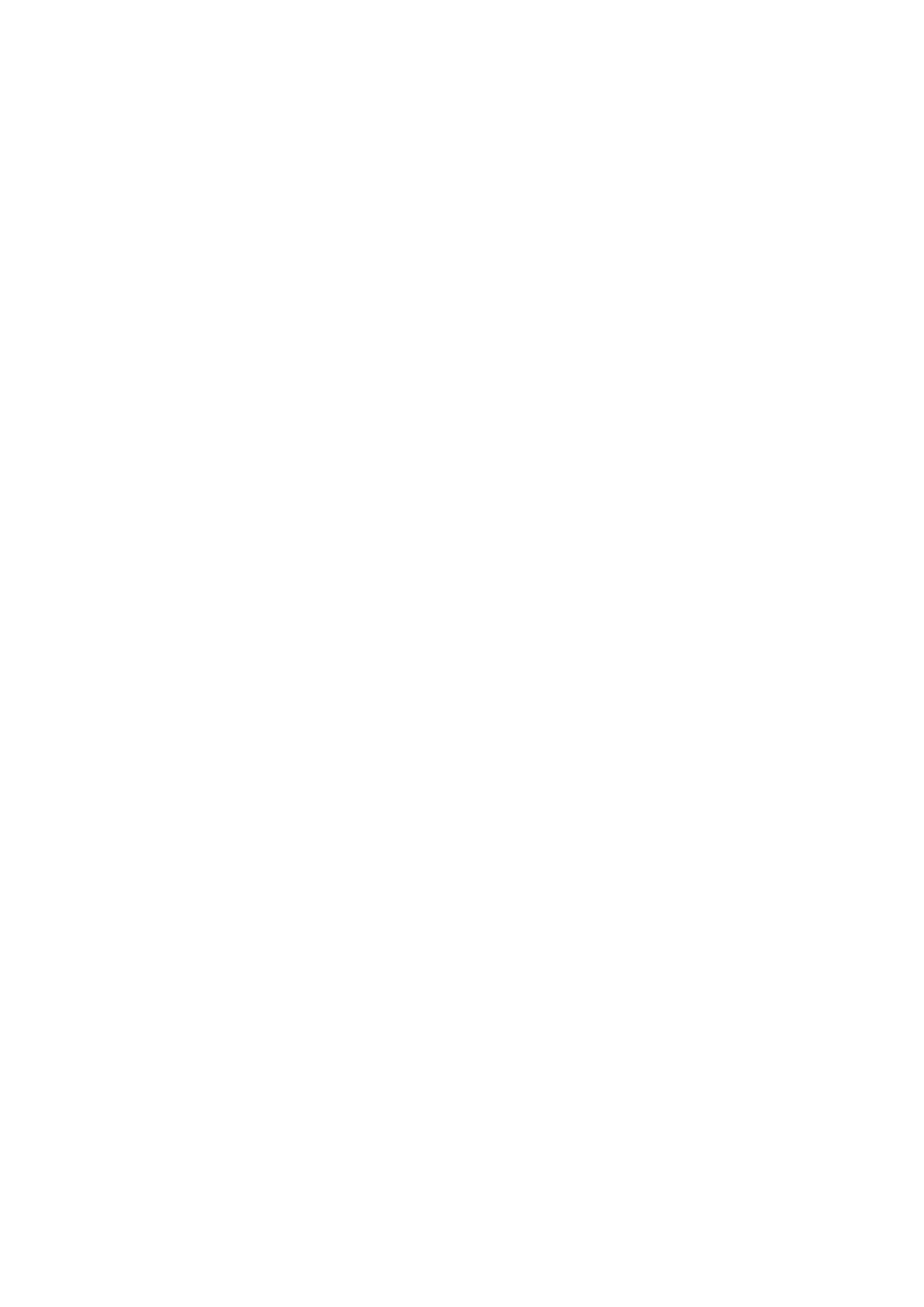| <b>CONCEPT:</b>           | $+$ OPEN 01                                                                                                                                                                                                                                                                      |
|---------------------------|----------------------------------------------------------------------------------------------------------------------------------------------------------------------------------------------------------------------------------------------------------------------------------|
| <b>THEMATIC FRAME:</b>    | $(x1)$ Agent $(x2: +DOOR_00^+ + WINDOW_00)$ Theme<br>$(x3)$ Location $(x4)$ Origin $(x5)$ Goal                                                                                                                                                                                   |
| <b>MEANING POSTULATE:</b> | *(e1: +MOVE_00 (x1)Agent (x2)Theme (x3)Location<br>$(x4)$ Origin $(x5)$ Goal $(f1: +HAND_00^{\wedge})$<br>+FOOT_00)Instrument (f2: $(e2: +BE_01(x2)$ Theme (x6:<br>\$OPEN N 00)Attribute))Condition ( $f3$ : ( $e3$ : +BE 01<br>$(x2)$ Theme $(x7: +$ OPEN 00)Attribute))Result) |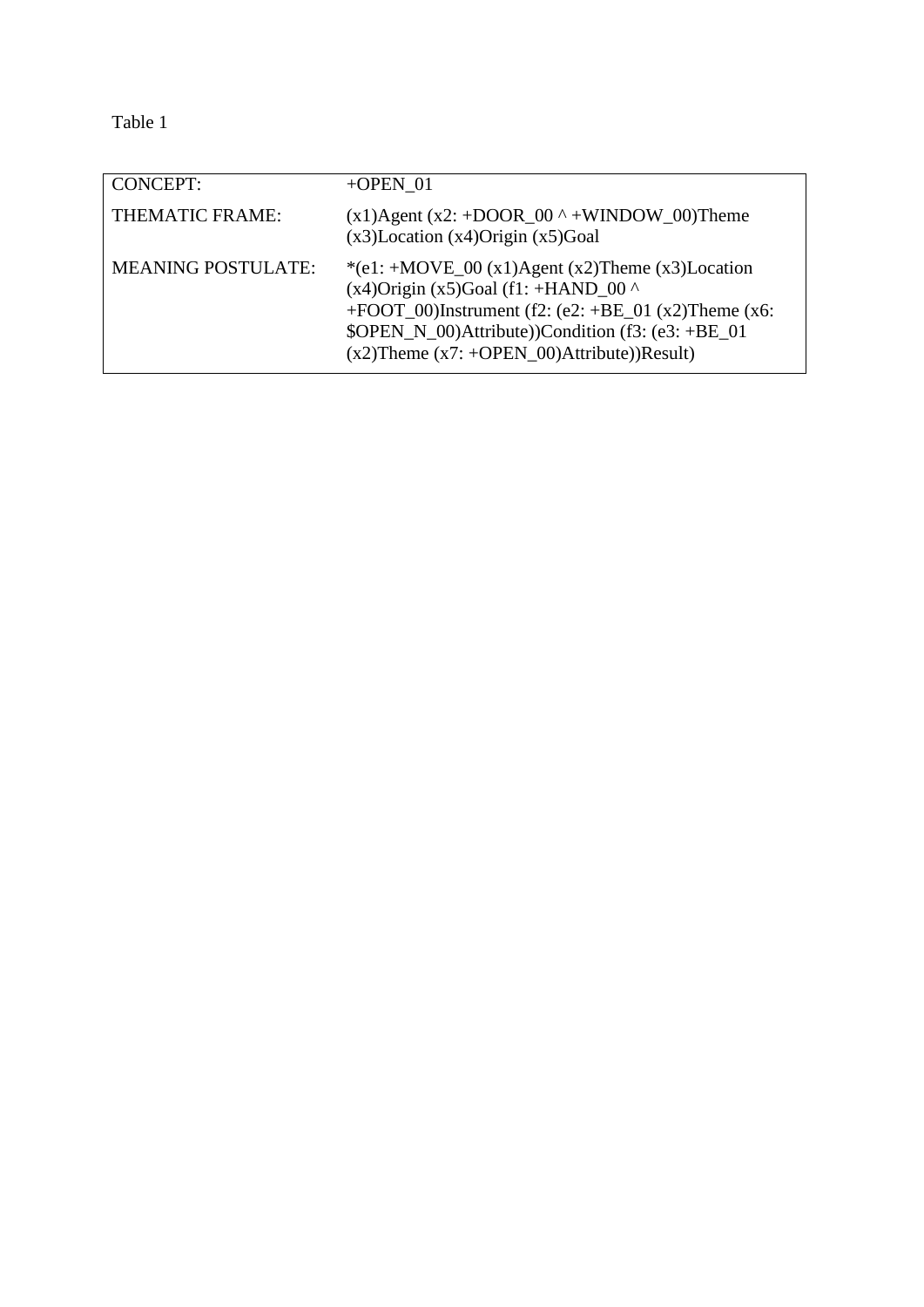| <b>CONCEPT:</b>           | $+$ OPEN 00                                                                                                                                                                                                                                                       |
|---------------------------|-------------------------------------------------------------------------------------------------------------------------------------------------------------------------------------------------------------------------------------------------------------------|
| <b>SEMANTIC TYPE:</b>     | dynamic, polar, gradable, intersective                                                                                                                                                                                                                            |
| THEMATIC FRAME:           | $(x1)$ Theme                                                                                                                                                                                                                                                      |
| <b>MEANING POSTULATE:</b> | *(e1: +BE_01 (x1)Theme (x2: +OPEN_00)Attribute (f1:<br>(e2: pos + $ENTER_00(x3)$ Agent (x4)Theme (x1)Location<br>$(x5)$ Origin $(x6)$ Goal))Purpose $ (f2:(e3:pos + LEAVE_00$<br>$(x3)$ Agent $(x4)$ Theme $(x1)$ Location $(x6)$ Origin<br>$(x5)$ Goal))Purpose) |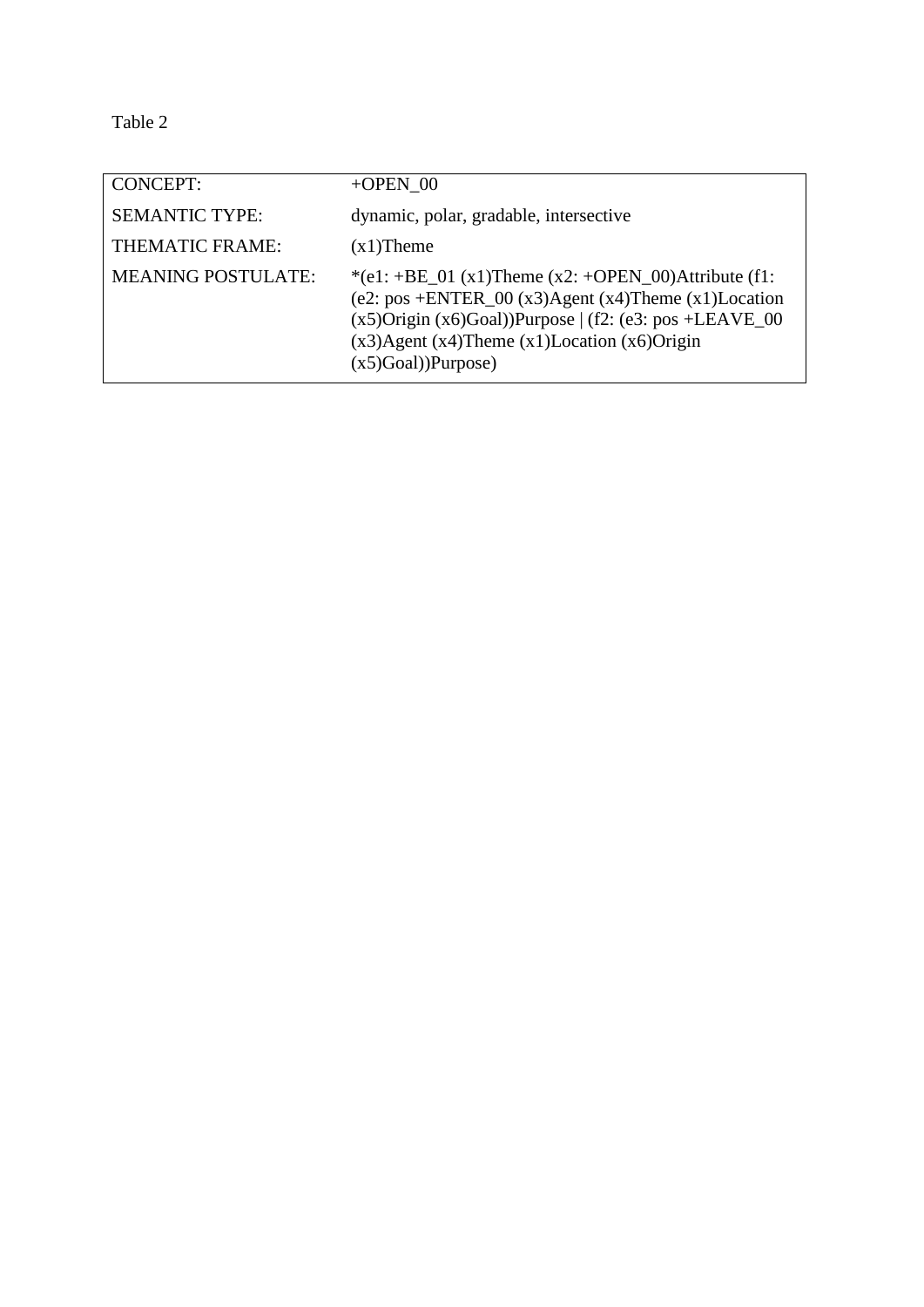| Alternation          | Example                                                | <b>Predication frame</b>                                                |
|----------------------|--------------------------------------------------------|-------------------------------------------------------------------------|
| Causative/inchoative | Mr Milken opened the door.<br>(BNC ABF 2169)           | $(f_1: [(f_2) (v_1)_A (v_2)_U] (f_1))$                                  |
|                      | Slowly the door opened.<br>(BNC FPB 146)               | $(f_1: [(f_2) (v_1)_U] (f_1))$                                          |
| Caused motion        | She crammed the meat into<br>her mouth. (BNC HTY 3825) | $(f_1: [(f_2) (v_1)_A (v_2)_U (v_3)_L]$<br>$(f_1)$                      |
| Resultative          | Polly carefully wiped the<br>area dry. (BNC H7W 4264)  | $(f_1: [(f_2) (v_1)_A (v_2)_U] (f_1)) (f_3)$ :<br>$[(f_4)(v_2)_U](f_3)$ |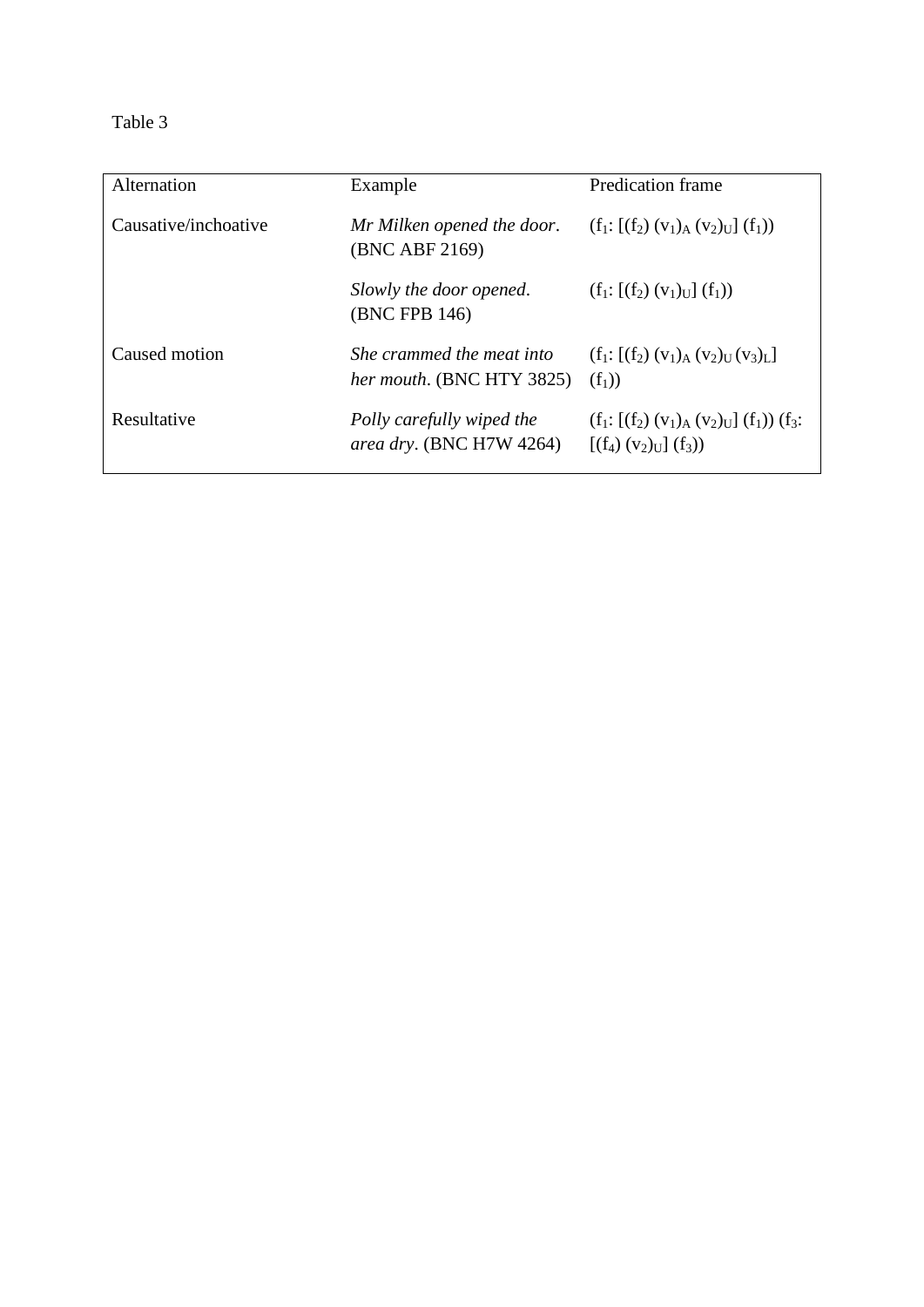| <b>CONCEPT:</b>           | $+$ OPEN 01                                                                                                                                                                                                                                                                       |
|---------------------------|-----------------------------------------------------------------------------------------------------------------------------------------------------------------------------------------------------------------------------------------------------------------------------------|
| THEMATIC FRAME:           | $(x1)$ Agent $(x2: +DOOR_00^{\wedge} + \text{WINDOW}_00)$ Theme<br>$(x3)$ Location $(x4)$ Origin $(x5)$ Goal                                                                                                                                                                      |
| <b>MEANING POSTULATE:</b> | *(e1: +MOVE_00 $(x1)$ Agent $(x2)$ Theme $(x3)$ Location<br>$(x4)$ Origin $(x5)$ Goal $(f1: +HAND_00^{\wedge})$<br>+FOOT_00)Instrument (f2: $(e2: +BE_01(x2)$ Theme (x6:<br>\$OPEN_N_00)Attribute))Condition (f3: (e3: +BE_01<br>$(x2)$ Theme $(x7: +OPEN_00)$ Attribute))Result) |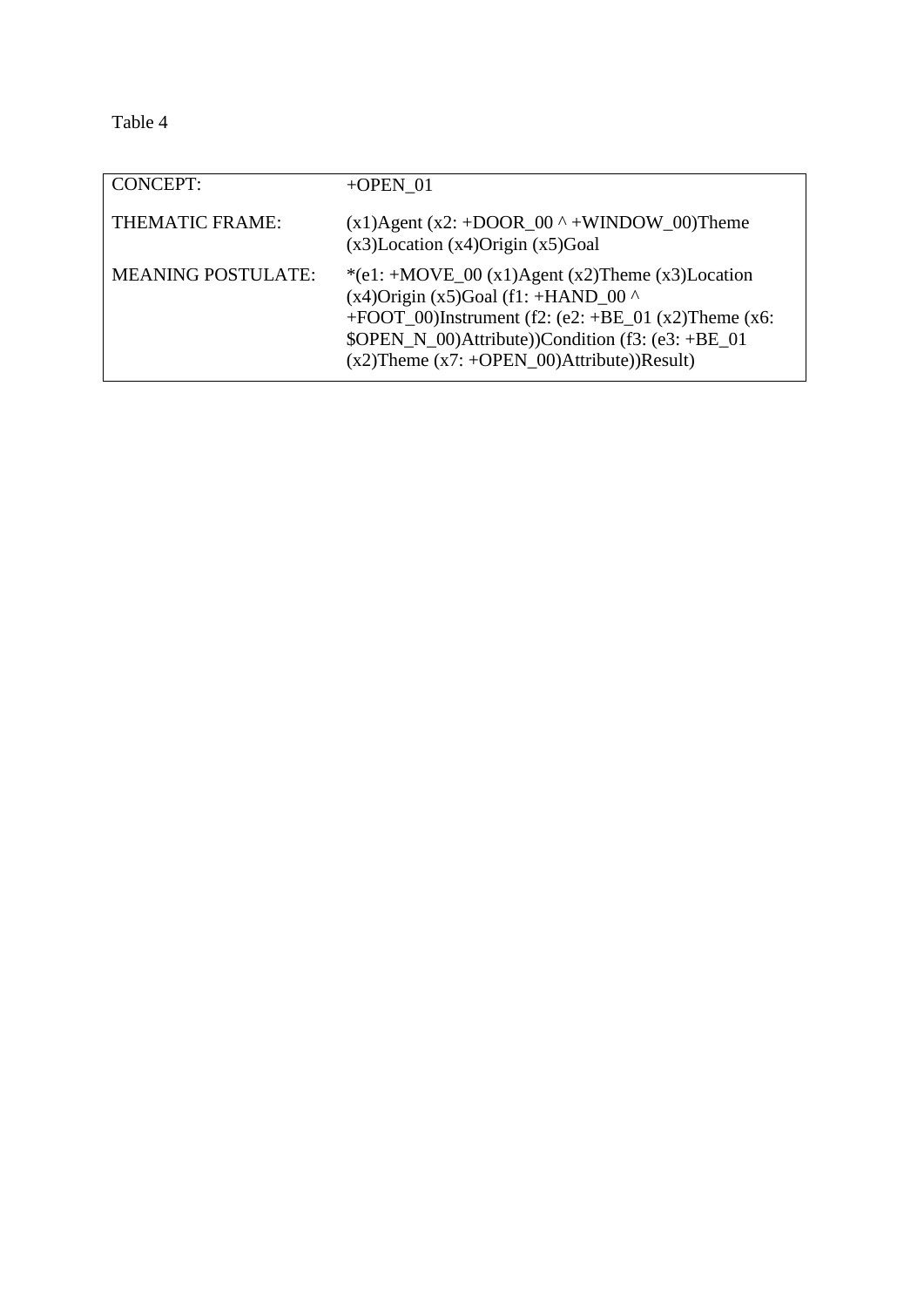| CONCEPT:-                 | $+DOOR$ 00                                                       |
|---------------------------|------------------------------------------------------------------|
| <b>MEANING POSTULATE:</b> | +(e1: +BE_00 (x1: +DOOR_00)Theme (x2:<br>$+BARRIER_00)Referent)$ |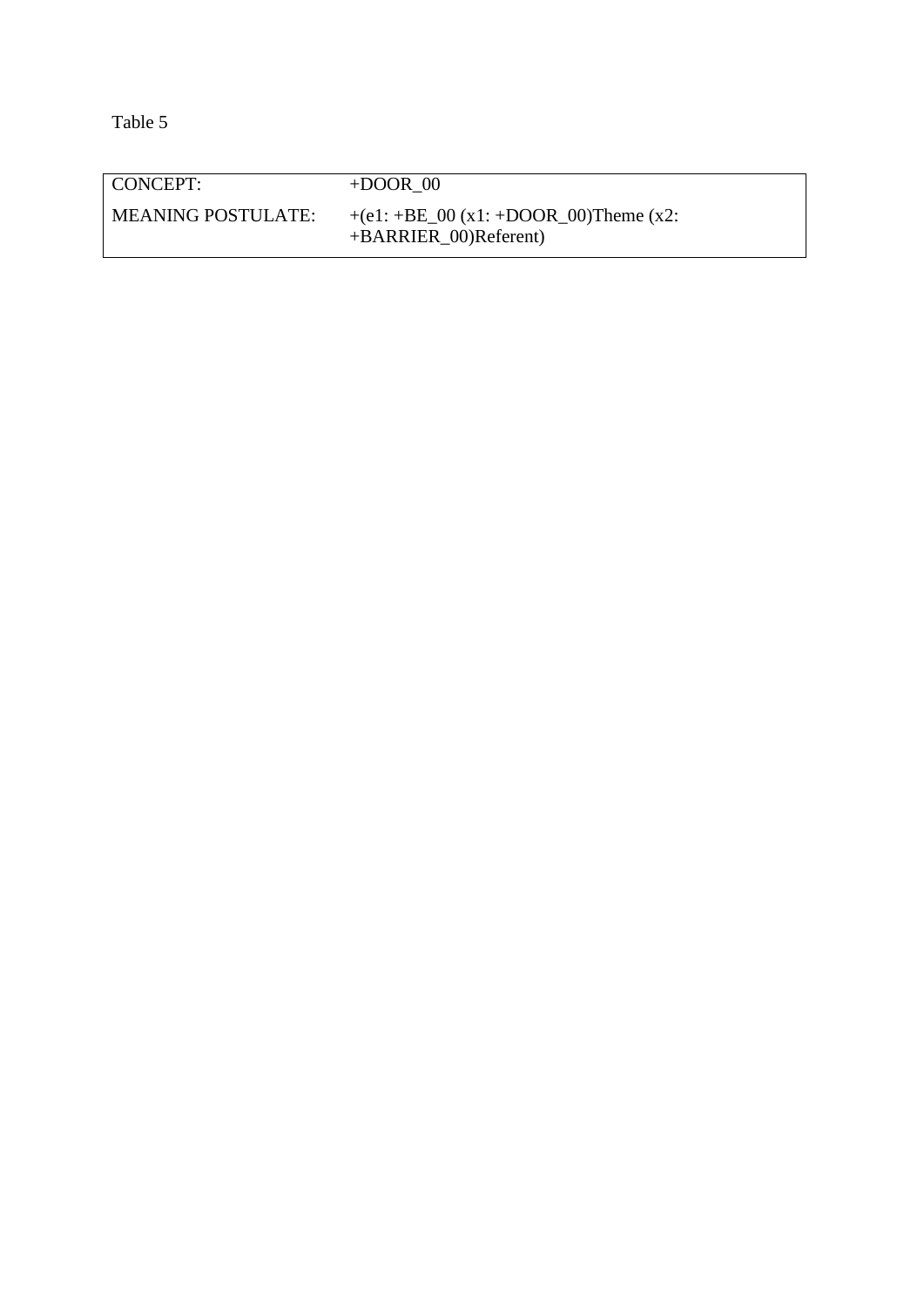| <b>CONCEPT:</b>           | $+SLOW$ 00                                                                                                                                                   |
|---------------------------|--------------------------------------------------------------------------------------------------------------------------------------------------------------|
| <b>SEMANTIC TYPE:</b>     | dynamic, serial, gradable, subsective                                                                                                                        |
| THEMATIC FRAME:           | $(x1)$ Theme                                                                                                                                                 |
| <b>MEANING POSTULATE:</b> | *(e1: +BE_01 (x1)Theme (x2: +SLOW_00)Attribute) +(e2:<br>+BE_00 (x2)Theme (x3: +SPEED_00)Referent) *(e3: n<br>$+BE_01(x1)$ Theme $(x4: +FAST_00)$ Attribute) |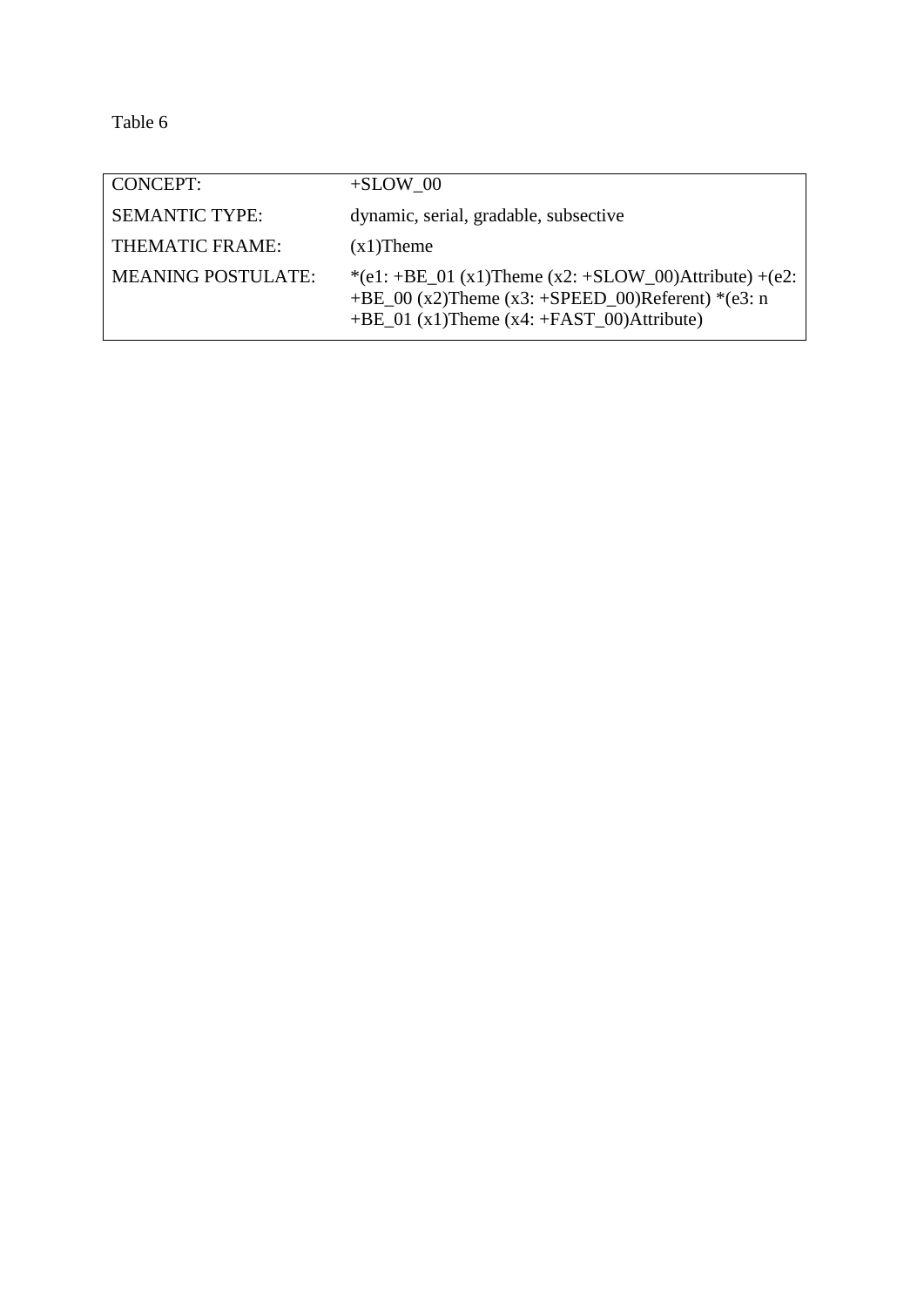| <b>CONCEPT:</b>           | $+HIT$ 00                                                                                            |
|---------------------------|------------------------------------------------------------------------------------------------------|
| THEMATIC FRAME:           | $(x1: +HUMAN_00^+ + ANIMAL_00)$ Agent (x2:<br>$+$ FOOT_00)Theme $(x3)$ Origin $(x4)$ Goal            |
| <b>MEANING POSTULATE:</b> | $+(e1: +PUT_00(x1)Agent(x2)Then (x3)Origin (x4)Goal$<br>$(f1: +FAST_00)Speed (f2: +HARD_00)Manager)$ |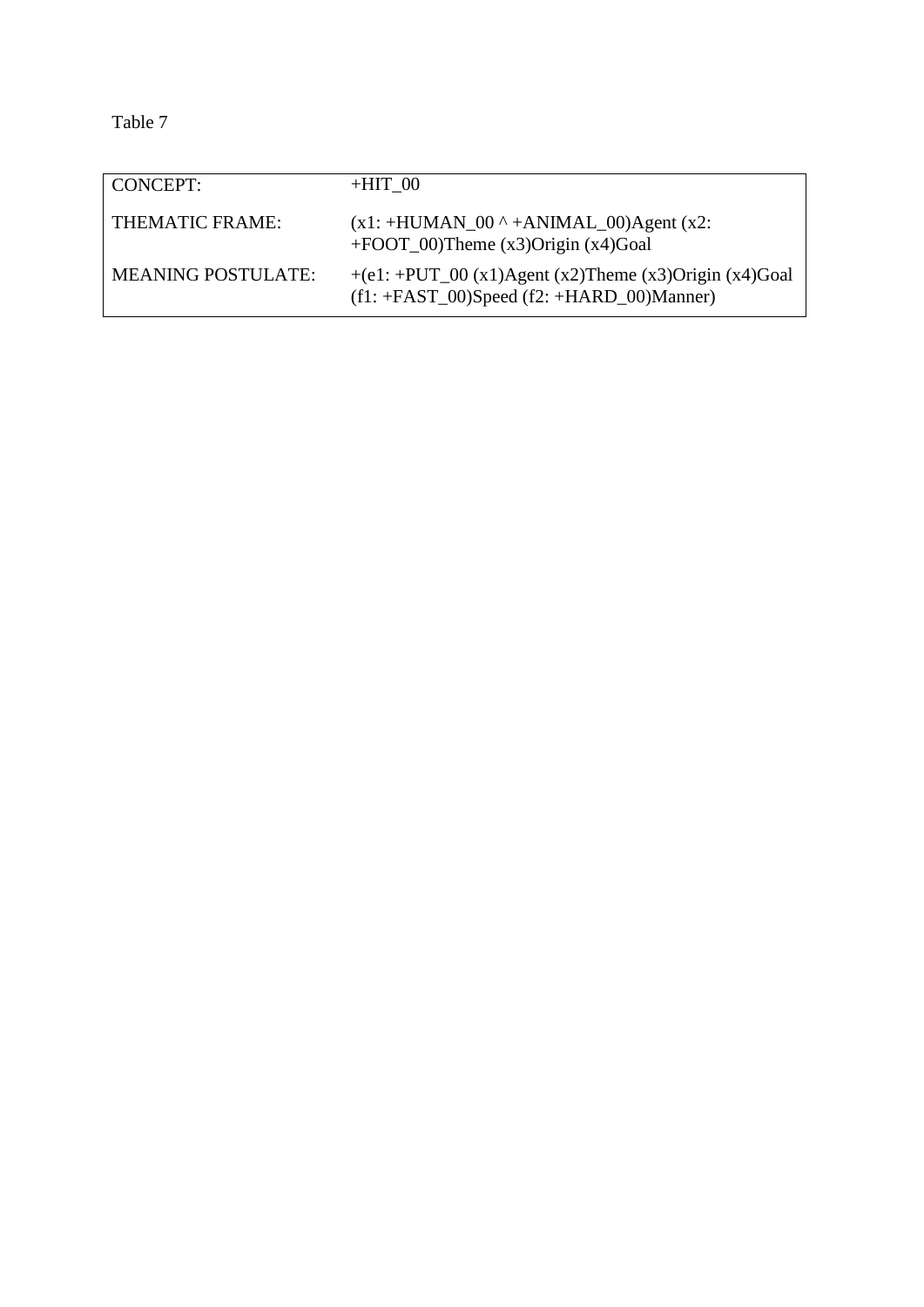| <b>CONCEPT:</b>           | $+MAN$ 00                                                                                                            |
|---------------------------|----------------------------------------------------------------------------------------------------------------------|
| <b>SEMANTIC TYPE:</b>     |                                                                                                                      |
| <b>MEANING POSTULATE:</b> | +(e1: +BE 00 (x1: +MAN 00)Theme (x2:<br>$+A DULT_00)$ Referent) +(e2: +BE_01 (x1)Theme (x3:<br>$+MALE$ 00)Attribute) |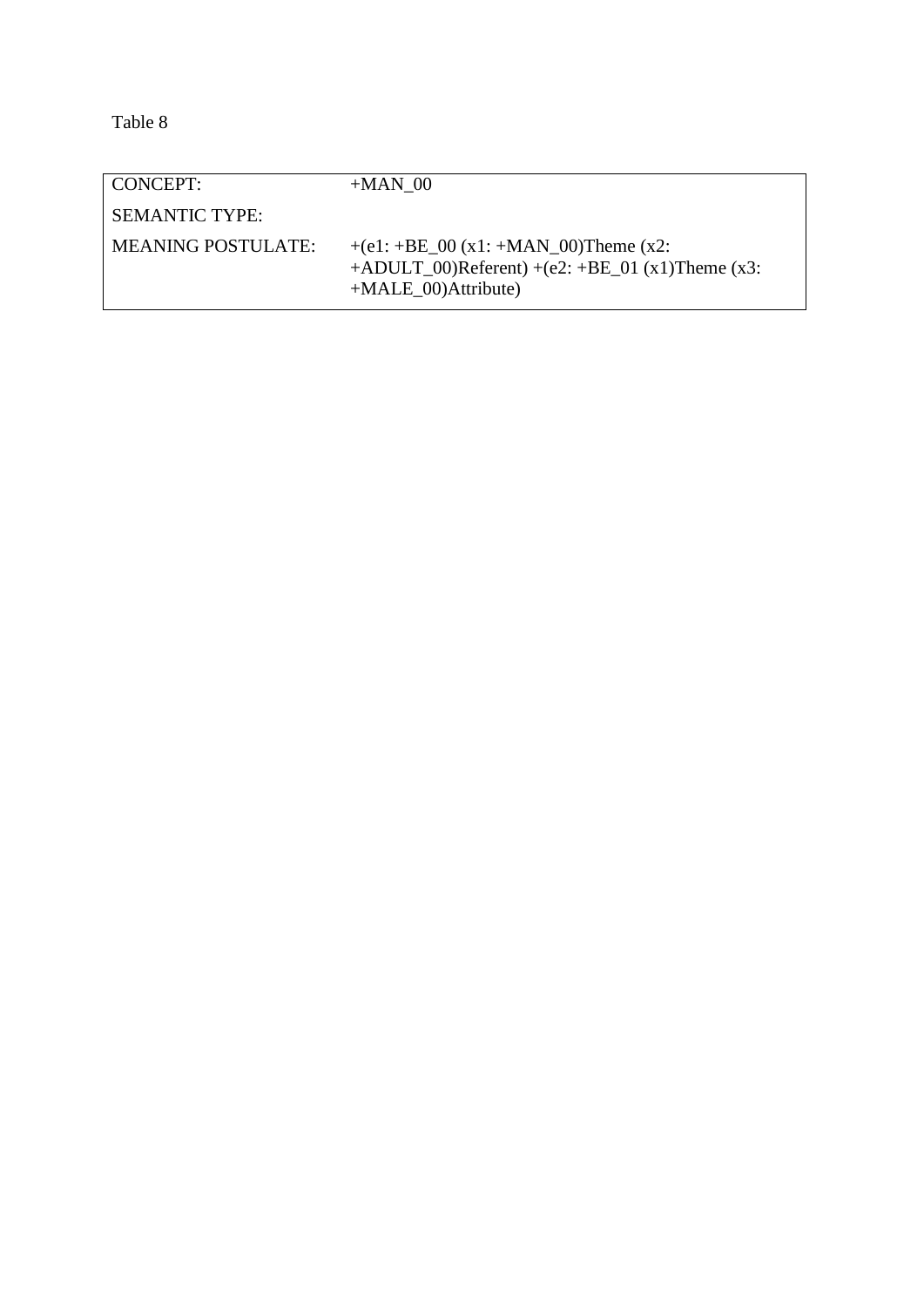| CONCEPT:                  | $+DOG$ 00                                                                                                                                                                                     |
|---------------------------|-----------------------------------------------------------------------------------------------------------------------------------------------------------------------------------------------|
| <b>SEMANTIC TYPE:</b>     |                                                                                                                                                                                               |
| <b>MEANING POSTULATE:</b> | +(e1: +BE_00 (x1: +DOG_00)Theme (x2:<br>+MAMMAL_00)Referent) *(e2: pos +PROTECT_00<br>$(x1)$ Theme $(x3: +HOUSE_00)$ Referent) *(e3: pos<br>$+HUNT_00(x1)$ Theme $(x4: +ANIMAL_00)$ Referent) |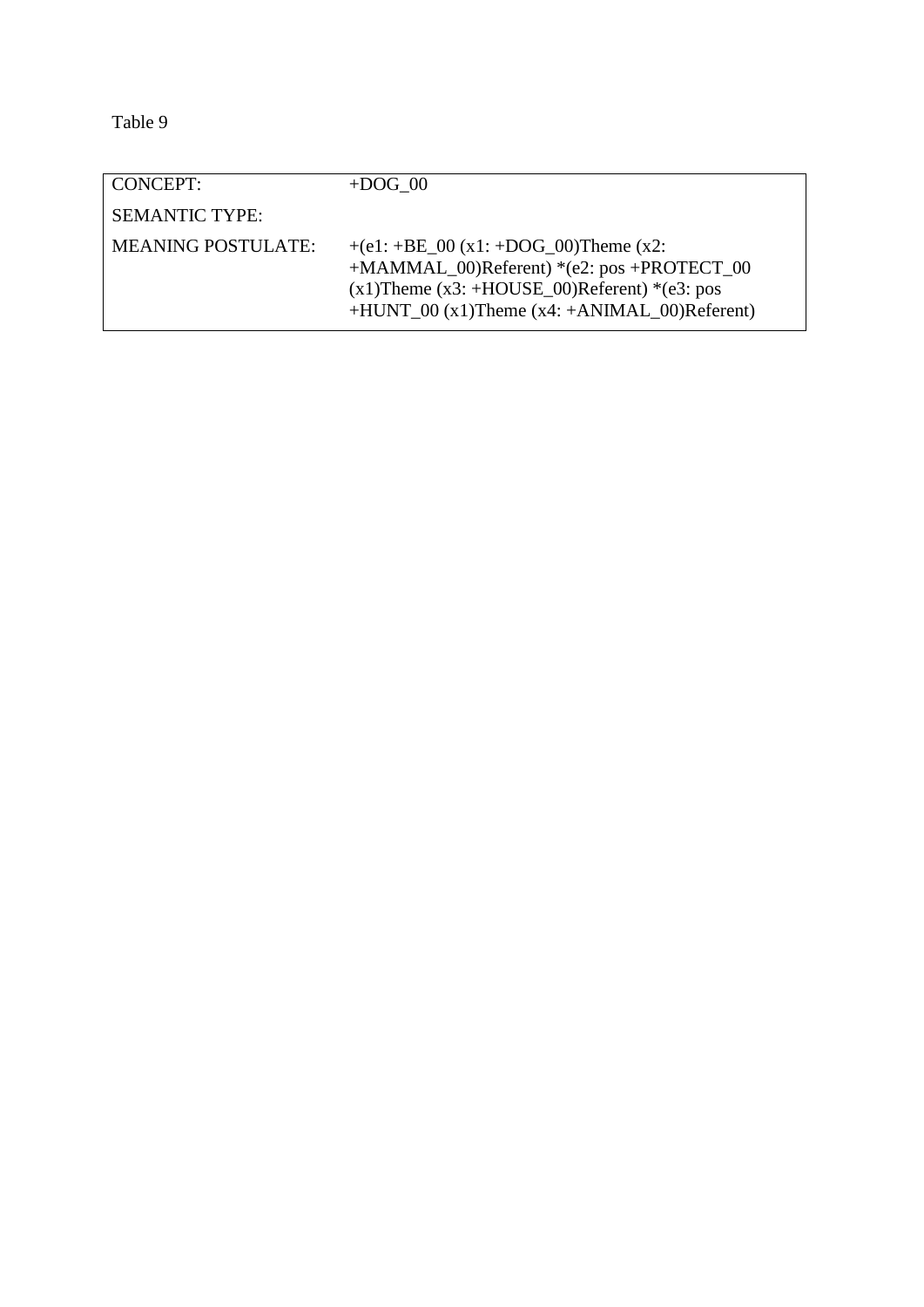| CONCEPT:                  | $+CORNER$ 00                                                                                                                      |
|---------------------------|-----------------------------------------------------------------------------------------------------------------------------------|
| <b>SEMANTIC TYPE:</b>     | $+$ rigid, $+$ dependent                                                                                                          |
| <b>MEANING POSTULATE:</b> | +(e1: +BE_00 (x1: +CORNER_00)Theme (x2:<br>$+ANGLE_00)$ Referent) +(e2: +COMPRISE_00 (x3: 2)<br>$+$ WALL_00)Theme $(x1)$ Referent |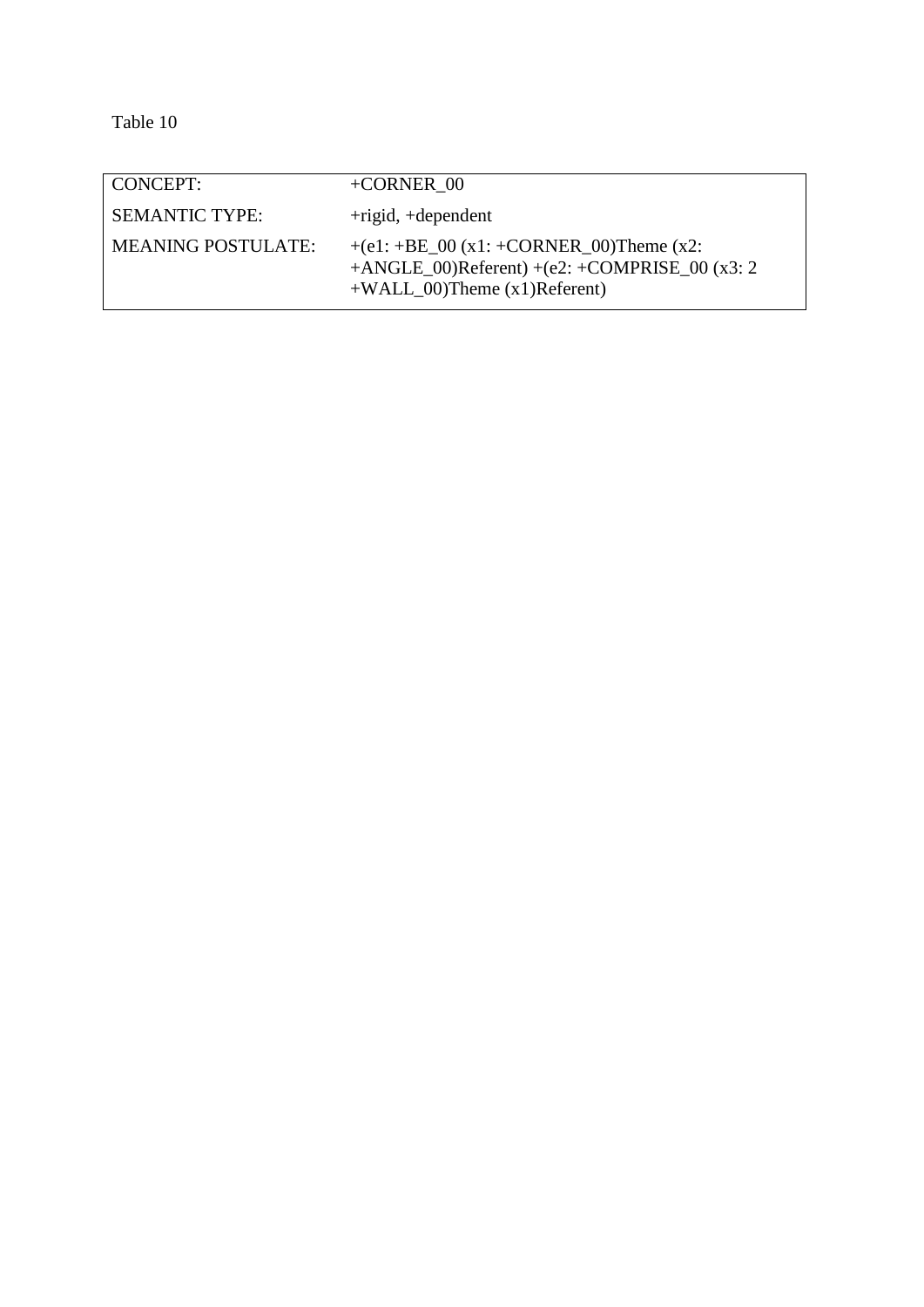| CONCEPT:                  | \$SOUND 00                                                                                    |
|---------------------------|-----------------------------------------------------------------------------------------------|
| THEMATIC FRAME:           | $(x1: +CAT_00)$ Theme $(x2: +SOUND_00)$ Referent                                              |
| <b>MEANING POSTULATE:</b> | $+(e1: +SOUND_01(x1)$ Theme (x2)Referent<br>$(f1)$ Beneficiary $(f2: + MOUTH_00)$ Instrument) |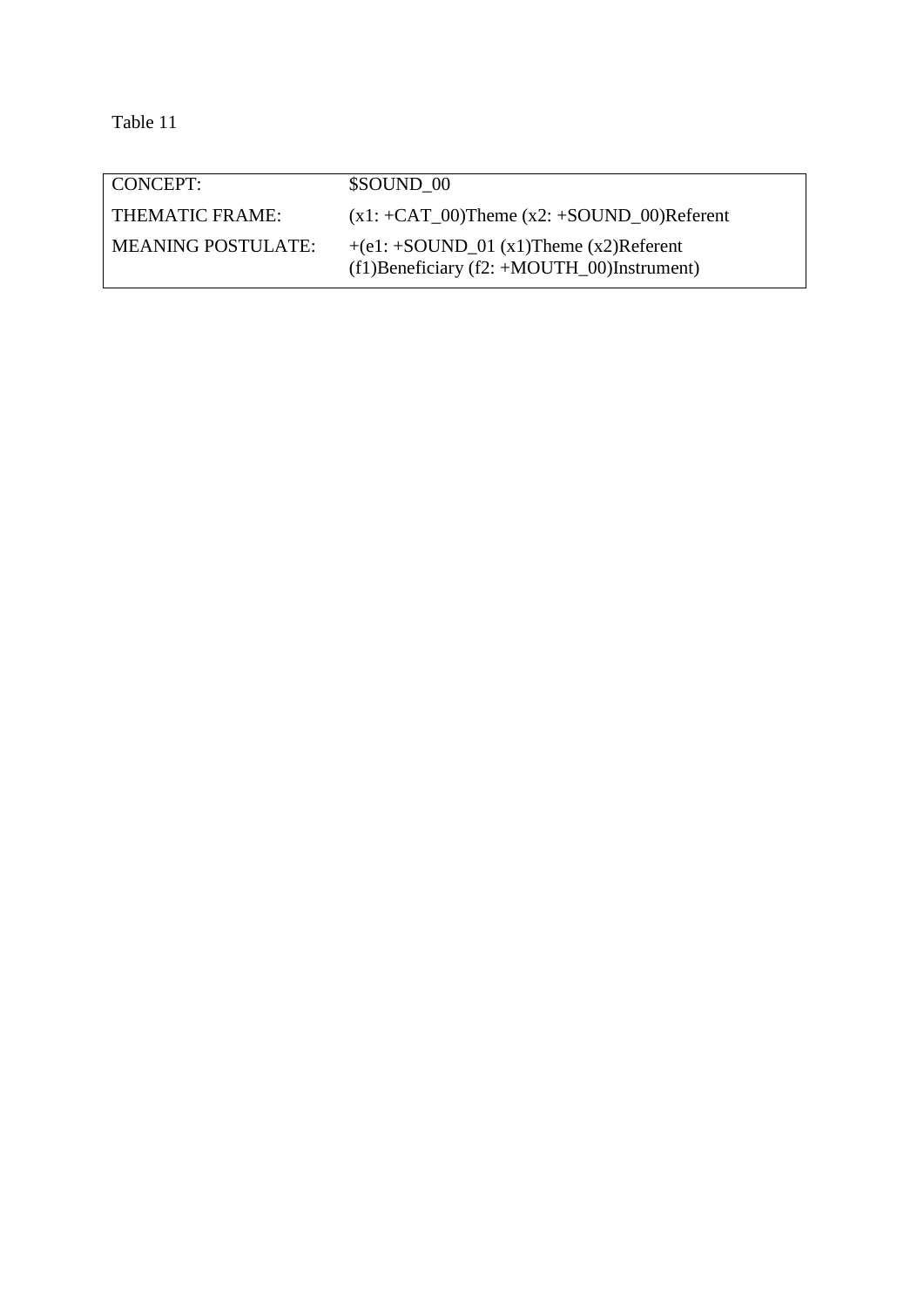| abie |  |
|------|--|
|------|--|

| <b>English</b><br><b>DOOR</b> | French<br><b>PORTE</b>          | German<br>TÜR    | <b>Spanish</b><br><b>PUERTA</b> | <b>Italian</b><br><b>DIBATTITO</b> |
|-------------------------------|---------------------------------|------------------|---------------------------------|------------------------------------|
| <b>EYE</b>                    | <b>CHL</b>                      | <b>AUGE</b>      | <b>CAMINO</b>                   | <b>FORUM</b>                       |
| <b>WINDOW</b>                 | <b>VOIE</b>                     | <b>FENSTER</b>   | OJO                             | <b>PORTA</b>                       |
| <b>MOUTH</b>                  | <b>BOUCHE</b>                   | <b>TOR</b>       | <b>PASO</b>                     | <b>OCCHIO</b>                      |
| <b>FIRE</b>                   | <b>FENÊTRE</b>                  | <b>MUND</b>      | <b>VENTANA</b>                  | <b>BOCCA</b>                       |
| <b>ACCOUNT</b>                | <b>FEU</b>                      | <b>DATEI</b>     | <b>POSIBILIDAD</b>              | <b>FINESTRA</b>                    |
| <b>POSSIBILITY</b>            | PORTIER-                        | TÜRE             | <b>BOCA</b>                     | <b>STRADA</b>                      |
| <b>FILE</b>                   | <b>PORTIÈRE</b><br><b>DÉBAT</b> | <b>PFORTE</b>    | <b>ESPACIO</b>                  | <b>VARCO</b>                       |
| <b>BROWSER</b>                | <b>COFFRE</b>                   | <b>SCHLIEBEN</b> | <b>HORIZONTE</b>                | <b>FUOCO</b>                       |
| <b>GATE</b>                   | <b>ENQUÊTE</b>                  | THÜR             | <b>BRECHA</b>                   | <b>INCHIESTA</b>                   |
| <b>MARKET</b>                 | <b>PUBLIC</b>                   | <b>HERZ</b>      | CORAZÓN                         | <b>SPORTELLO</b>                   |
| <b>BOX</b>                    | <b>BRÈCHE</b>                   | <b>BLICK</b>     | <b>PERSPECTIVA</b>              | <b>FILA-FILE</b>                   |
| <b>MIND</b>                   | <b>LIVRE</b>                    | <b>SCHLEUSE</b>  | <b>MERCADO</b>                  | <b>PARENTESI</b>                   |
| <b>OPPORTUNITY</b>            | <b>MONDE</b>                    | <b>WEG</b>       | <b>CAJA</b>                     | <b>DISCUSSIONE</b>                 |
| <b>STORE</b>                  | <b>TIROIR</b>                   | ORDNER           | <b>ARCHIVO</b>                  | <b>DIALOGO</b>                     |
| <b>HEART</b>                  | <b>PERSPECTIVE</b>              | <b>DECKEL</b>    | <b>ABANICO</b>                  | <b>SPIRAGLIO</b>                   |
| <b>FLOODGATE</b>              | <b>PASSAGE</b>                  | <b>KLAPPE</b>    | <b>CUENTA</b>                   | <b>CUORE</b>                       |
| <b>SOURCE</b>                 | <b>BOÎTE</b>                    | <b>SCHRANK</b>   | <b>MENTE</b>                    | <b>CANCELLO</b>                    |
| <b>WAY</b>                    | <b>CŒUR</b>                     | <b>FLASCHE</b>   | PAR                             | <b>PERSPETTIVA</b>                 |
| <b>OFFICE</b>                 | <b>CHEMIN</b>                   | <b>UMSCHLAG</b>  | <b>CAMPO</b>                    | <b>CASSETTO</b>                    |